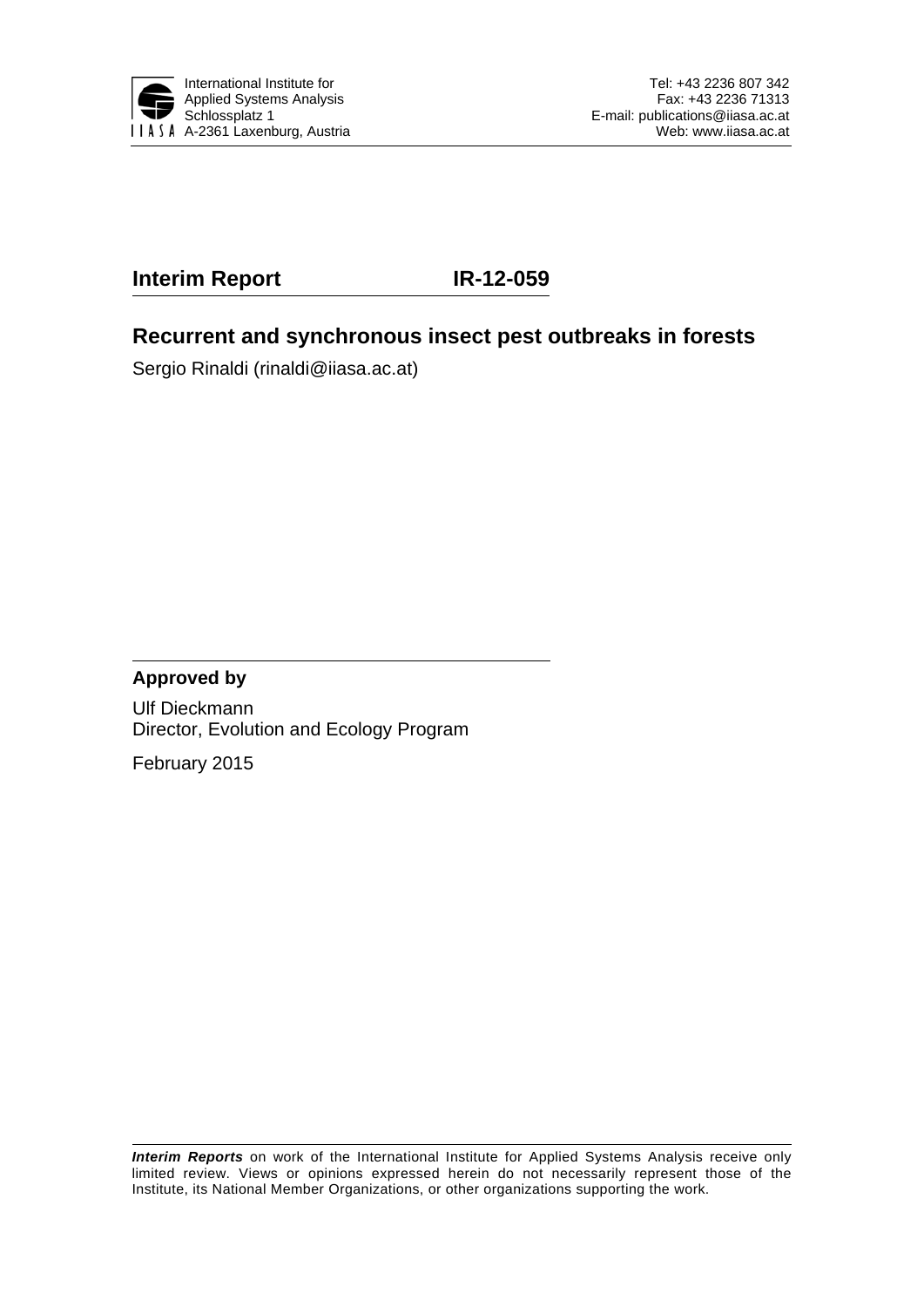# RECURRENT AND SYNCHRONOUS INSECT PEST OUTBREAKS IN FORESTS

Sergio Rinaldia,<sup>∗</sup>

<sup>a</sup>*DEI, Politecnico di Milano, Via Ponzio 34/5,20133 Milano, Italy ph. -39-02-23993563 fax.-39-02-23993412*

*Preprint submitted to Theoretical Population Biology December 17, 2010*

<sup>∗</sup>EEP, International Institute for Applied Systems Analysis, Laxenburg, Austria *Email address:* rinaldi@elet.polimi.it (Sergio Rinaldi)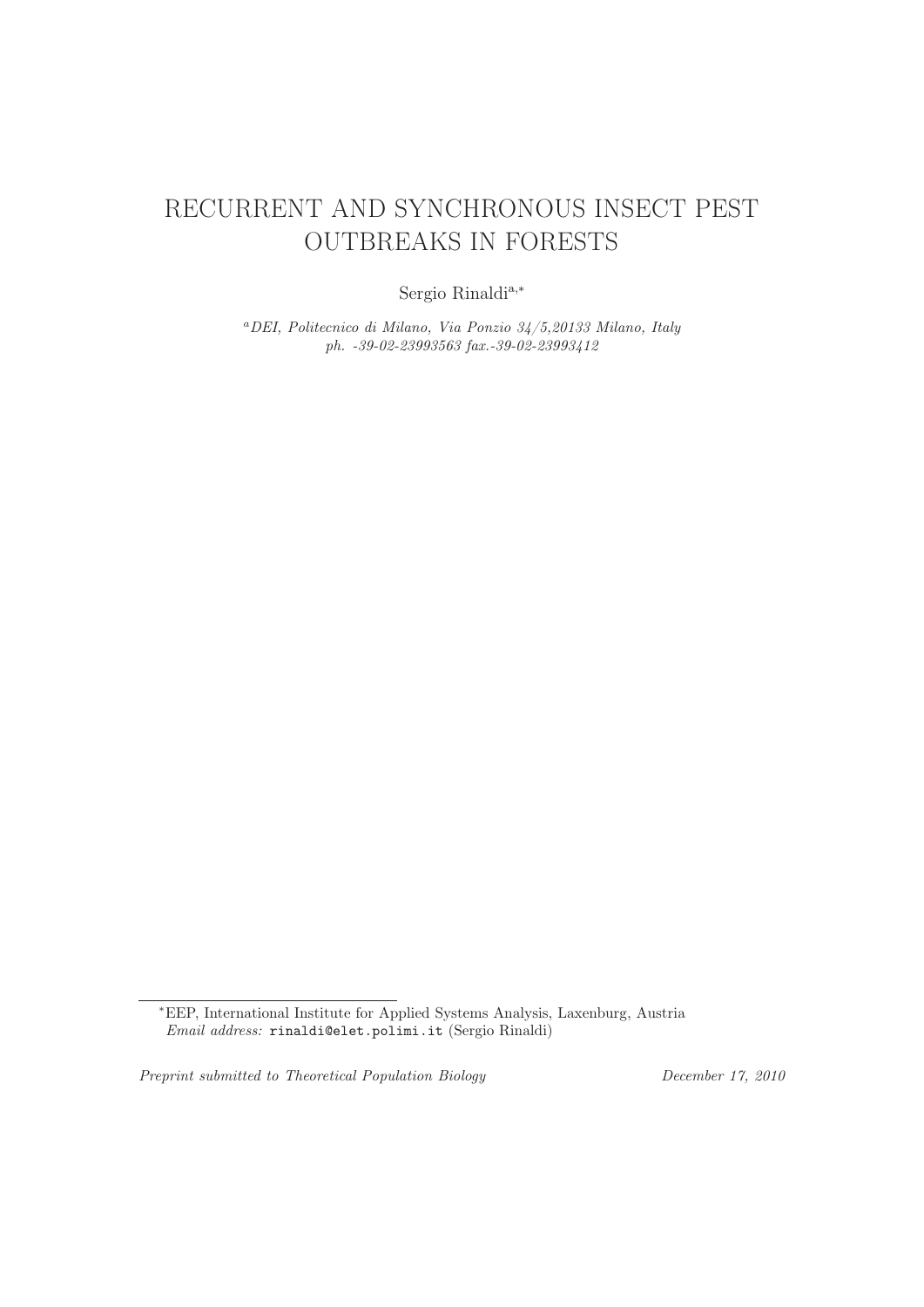## 1 INTRODUCTION 2

## Abstract

The simplest model of plant-insect interactions available in the literature is used to discuss periodicity and synchrony of insect outbreaks in forests. The novelty of the paper is that we present through various formulas and a circular graph a comprehensive theory and show that many, if not all, properties of insect outbreaks pointed out in the past by looking at specific data sets could have been predicted from our theory. In line with the tradition of classical ecology all results are derived without resorting to computer simulation.

Keywords: Outbreaks, Synchronization, Insect, Forest, Cycles

## 1. Introduction

Observed and documented insect outbreaks are certainly a few hundreds (more than 120, with the first one occurring in 1932, are reported in Myers (1998)). They differ for the species involved, for the spatial extension and for the characteristics of the environment in which they occur. Some outbreaks are impressive and involve variations of insect density from 1 to 10000 (or more), like in the case of larch budmoth (Zeiraphera diniana) in the Oberengadin Valley (Baltensweiler, 1989). Sometimes the outbreaks are triggered by the occurrence of quite peculiar random exogenous factors (Berryman, 1996; Jones et al., 1998; Myers, 1998; Liebhold et al., 2000; Selas et al., 2004; Johnson et al., 2005) in areas with susceptible forest stands and then eventually propagate to other areas ("epicentre hypotheses" Hardy et al. (1983)), giving rise to recurrent mosaics of infestation. By contrast , in other cases, the outbreaks are due to endogenous density-dependent mechanisms and are therefore periodic or almost periodic. The very regular cycle of larch budmoth in the Oberengadin Valley (Baltensweiler, 1989) is the best known example of periodic infestation regime. The estimated periodicities vary from 8-12 yr for larch budmoth, Zeiraphera diniana, (Baltensweiler, 1989), western tent caterpillars, Malacosoma californicum pluviale, (Myers, 1990), and gypsy moth, Lymantria dispar, (Johnson et al., 2005), to 30-35 yr for spruce budworm, Choristoneura fumiferana, (Williams and Liebhold, 2000).

The impacts of introductions and removals of insects on outbreaks (see Berryman (1996) for a review) have been studied through field experiments by various authors. The results are not very impressive but point out that an introduction (removal) of insects, performed when the forest is scarcely populated, accelerates (delays) the next outbreak.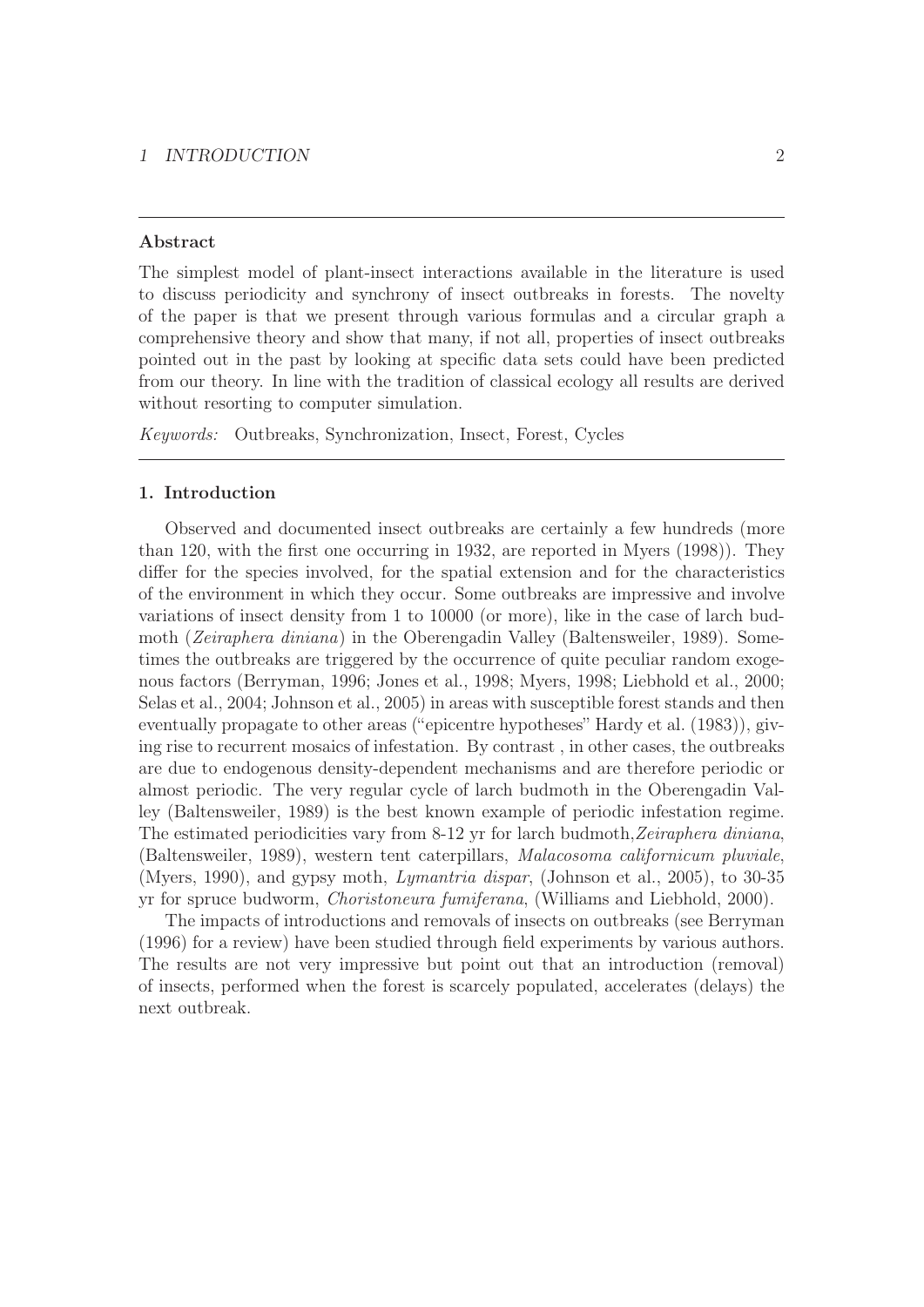## 2 MINIMAL MODELS 3

After the investigations of recurrent insect pest outbreaks in many forests around the world, the attention has shifted toward outbreak synchronization (Barbour, 1990; Myers, 1988; Hawkins and Holyoak, 1998; Liebhold and A. Kamata, 2000; Williams and Liebhold, 2000; Peltonen et al., 2002; Selas et al., 2004; Raimondo et al., 2004; Johnson et al., 2005) and, more recently, toward waves of outbreaks over large areas (Williams and Liebhold, 2000; Bjorstad et al., 2002; Johnson et al., 2004; Tenow et al., 2007). On the basis of the available information it seems that synchronization is ubiquitous, in particular when outbreaks are of remarkable intensity, *i.e.*, when they concern those insects that are called pests.

The scientific debate has been mainly concentrated on the causes of synchronization which, in agreement with the general theory, can be the presence of suitable environmental shocks perturbing in unison the various sites of a spatially extended forest (Moran effect) or insect dispersal among neighboring sites. The presence of both mechanisms has been ascertained from the available data. The Moran effect is obviously essential in all cases in which the outbreaks are exogenously triggered, but dispersal is present in the cases that can be described with the epicenter hypotheses. The conclusion of this debate (see, for instance, Williams and Liebhold (2000), for spruce budworm, and Johnson et al. (2005) for gypsy moth) is that the two mechanisms are usually copresent but have different roles: spatially correlated weather anomalies (detectable up to one or more thousands kilometers) can facilitate insect synchronization at continental scale, while dispersal can produce east-west or north-south synchronization patterns.

The aim of this paper is quite ambitious, namely show how the characteristics of insect outbreaks can be derived through the analysis of a simple analytically tractable model. Since the structure of the selected model fits with the characteristics of a specific class of forests (logistic vegetational growth, saturating functional response of the insects, intraspecific competition among insects, and saturating functional response of generalist insect enemies), the obtained results are, in principle, only guaranteed for that class. However, as we will see, the results are in very good agreement with all field data reported in the literature on triggered insect outbreaks and their synchrony.

## 2. Minimal models

The method of investigation followed in this paper needs that the bifurcation analysis of the model has been already accomplished, a task that usually requires an entire paper. In order to avoid this part and focus immediately on synchronization, the model used in the paper is selected among the very few for which the bifurcations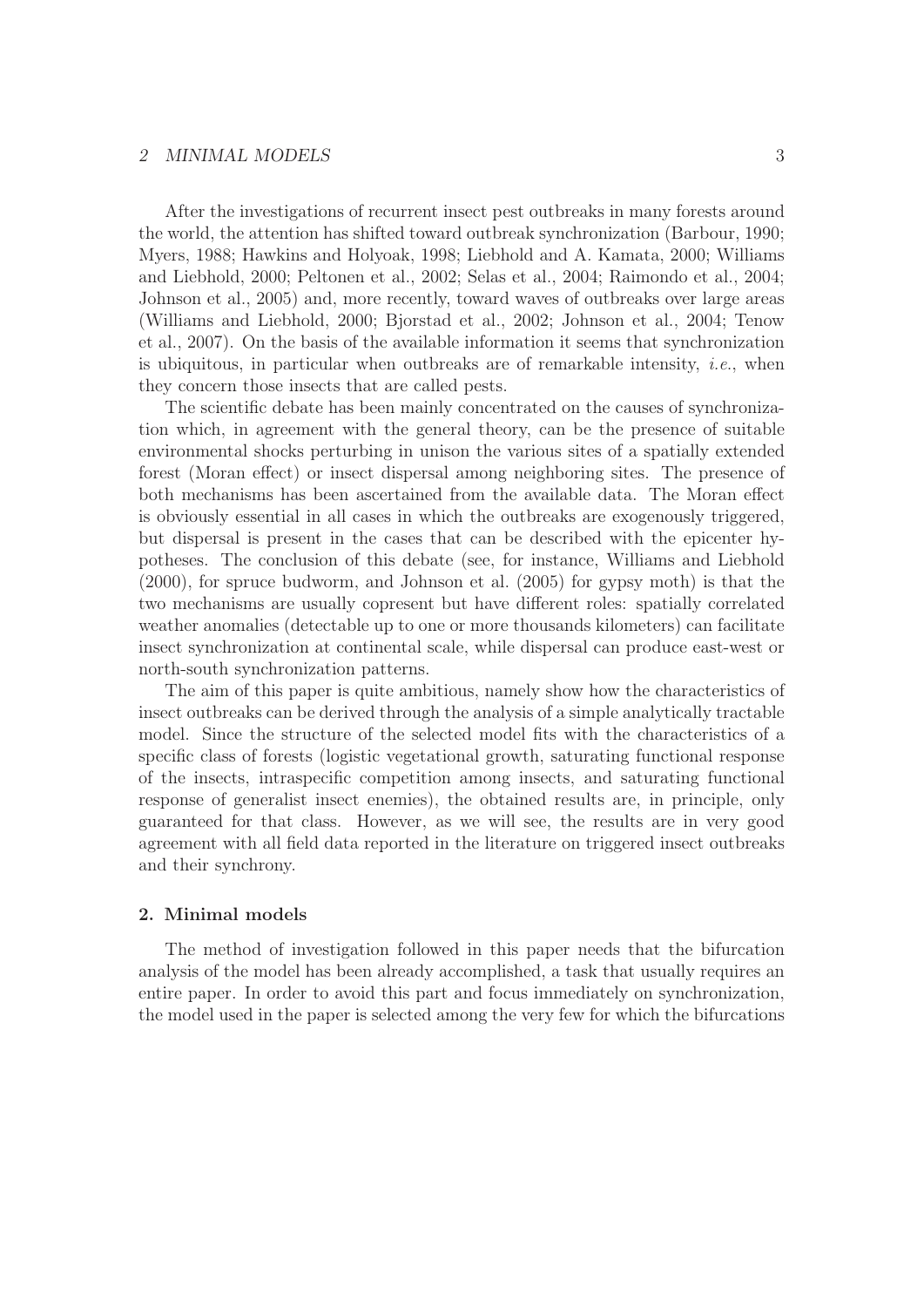## 2 MINIMAL MODELS 4

are already known. This means that the model can certainly not describe the details of insect outbreaks in all kind of forests of the world, but can allow one to perform, for the very first time, a complete theoretical analysis of the synchronization of insect outbreaks in a specific class of forests.

The models proposed in the literature for studying insect pest outbreaks in forests are many and involve, in general, segments of the food chain starting with the tree, continuing with the insect and ending with insectivores or with parasitoids and their pathogens (Berryman et al., 1987; Berryman, 1996). In order to emphasize the role of diversified time scales we focus here on tree-insect interactions taking however into account, in a naive way (we admit), insect enemies ( small mammals, birds, and/or parasitoids). There are a number of models of this sort with a more or less detailed description of the vegetational and insect compartments. The vegetational compartment has been described with five variables, namely organic carbon and nitrogen contained in the foliage and in the soil and inorganic nitrogen contained in the soil in Gragnani et al. (1998), but more often with only two variables namely wood and foliage (Ludwig et al., 1978; Ledder, 2007), adult and young trees (Antonovsky et al., 1990; Muratori and Rinaldi, 1992), foliage and maternal effect (Ginzburg and Taneyhill, 1994), foliage and energy (Strogatz, 1994). In the most extreme cases the vegetational compartment has been described with a single variable, say biomass of the host tree species (Berryman et al., 1987; Muratori and Rinaldi, 1989) or with foliage quality, because it has been noticed that heavy defoliation can cause marked changes in the quality of new foliage in the following years (Baltensweiler and Fischlin, 1988). Similar considerations hold for the insect which should, for example, be described by four variables (eggs, larvae, pupae, and adults) in the case one likes to include in the model strategic details on the interactions with insect enemies. In principle, all these simple models could a priori be considered as equally good candidates for studying recurrent and synchronous insect pest outbreaks in forests. However, if we are interested in deriving a formal theory that explains the main properties of insect outbreaks, we are forced to avoid numerical analysis and use very simple models that can be studied analytically. Since, in practice, only models with two variables (tree and insect), enjoy this remarkable property, our choice is limited to the three models in which the vegetational compartment is described with a single variable. Among these three we have selected the model by Muratori and Rinaldi (1989) because it has been shown to mimic rather well the behaviour of more complex models (Gragnani et al., 1998) and its bifurcations are already known. The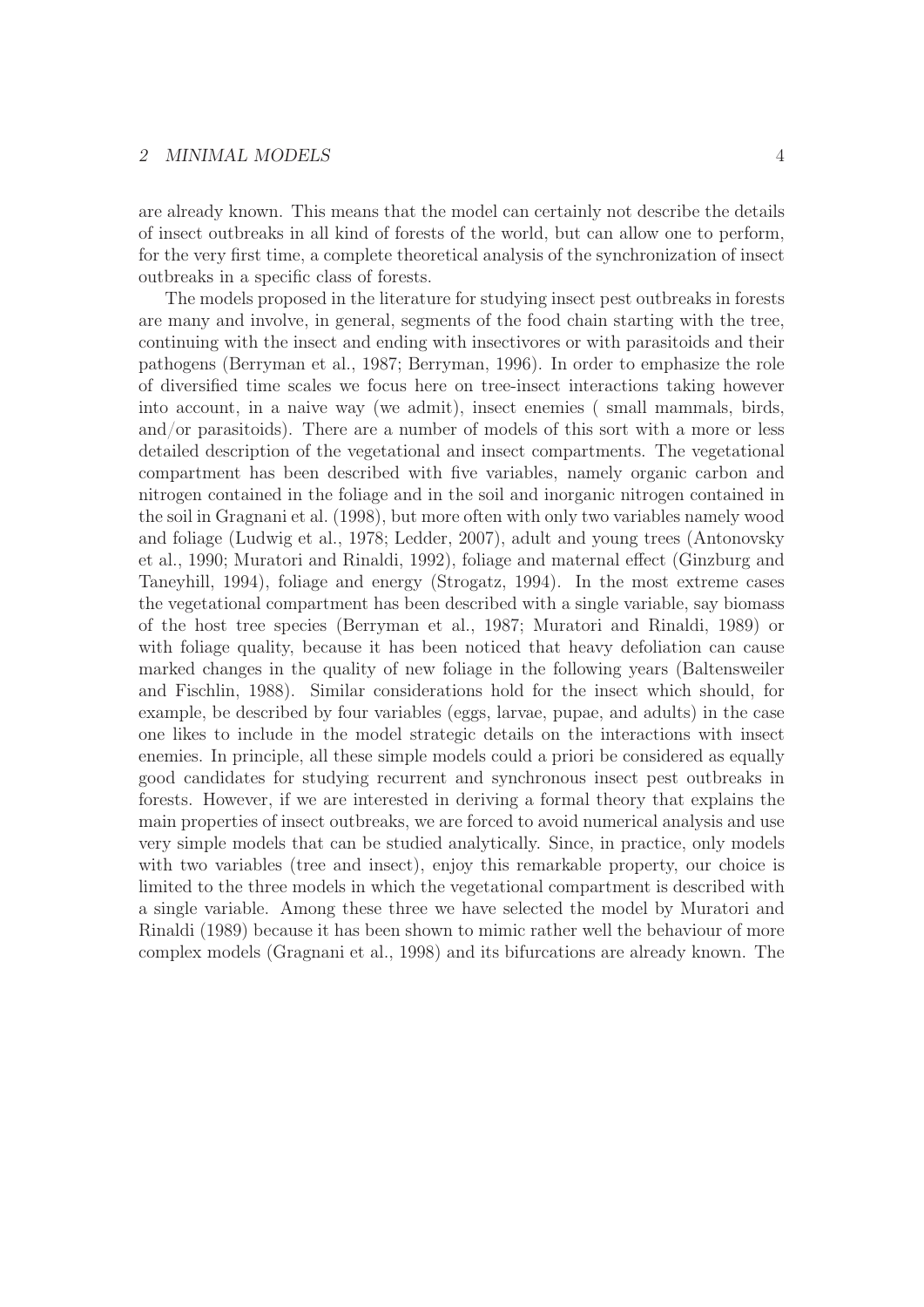## 2 MINIMAL MODELS 5

model is

$$
\dot{x} = rx\left(1 - \frac{x}{K}\right) - a\frac{x}{b+x}y\tag{1}
$$

$$
\dot{y} = c^* \frac{x}{b+x} y - d^* y - e^* y^2 - z^* \frac{y}{f+y}
$$
\n(2)

where x and y are trees and insects, r and K are net growth rate and carrying capacity of the trees,  $a$  is maximum insect consumption rate,  $b$  is half-saturation constant of insect functional response,  $c^*$  is the tree\insect conversion factor,  $d^*$  is basic insect mortality,  $e^*$  is insect intraspecific competition,  $z^*$  is predation pressure of insect enemies (assumed constant) and  $f$  is the half-saturation constant of their functional response, *i.e*, the density of the insects at which the damages produced by their enemies is half maximum. For  $z^* = 0$ , i.e. in the absence of insect enemies, the model degenerates into the prey-predator model first studied by Bazykin (1998). The parameters with a star in eq. (2) are assumed to be large and can therefore be written as

$$
c^* = \frac{c}{\varepsilon} \quad d^* = \frac{d}{\varepsilon} \quad e^* = \frac{e}{\varepsilon} \quad z^* = \frac{z}{\varepsilon}
$$

with  $\varepsilon$  positive and small, so that model (1,2) can be given the standard form of slow-fast systems (Muratori and Rinaldi, 1992; Rinaldi and Scheffer, 2000)

$$
\dot{x} = x f(x, y) \tag{3}
$$

$$
\varepsilon \dot{y} = yg(x, y) \tag{4}
$$

with

$$
f(x,y) = r(1 - \frac{x}{K}) - a\frac{y}{b+x} \qquad g(x,y) = \frac{cx}{b+x} - d - ey - \frac{z}{f+y}
$$
(5)

When tree and insect densities are generic, *i.e.*, when  $(x, y)$  is not too close to the trivial insect isocline  $y = 0$  or to the non-trivial insect isocline  $g(x, y) = 0$ , then the rate of change of the insect population is very high because  $|\dot{y}| = y|q(x, y)|/\varepsilon$ . In other words, the insect density varies quickly when the state of the system is far from the insect isoclines and slowly in the opposite case, namely when the system evolves along the insect isoclines.

In the Concluding Remarks, the possibility of relaxing some of the biological assumptions supporting model (3–5) is discussed. In particular, in line with Turchin (2003), the cases of generalist (i.e. constant) insect enemies with type III functional response and of specialist insect enemies are considered in some detail.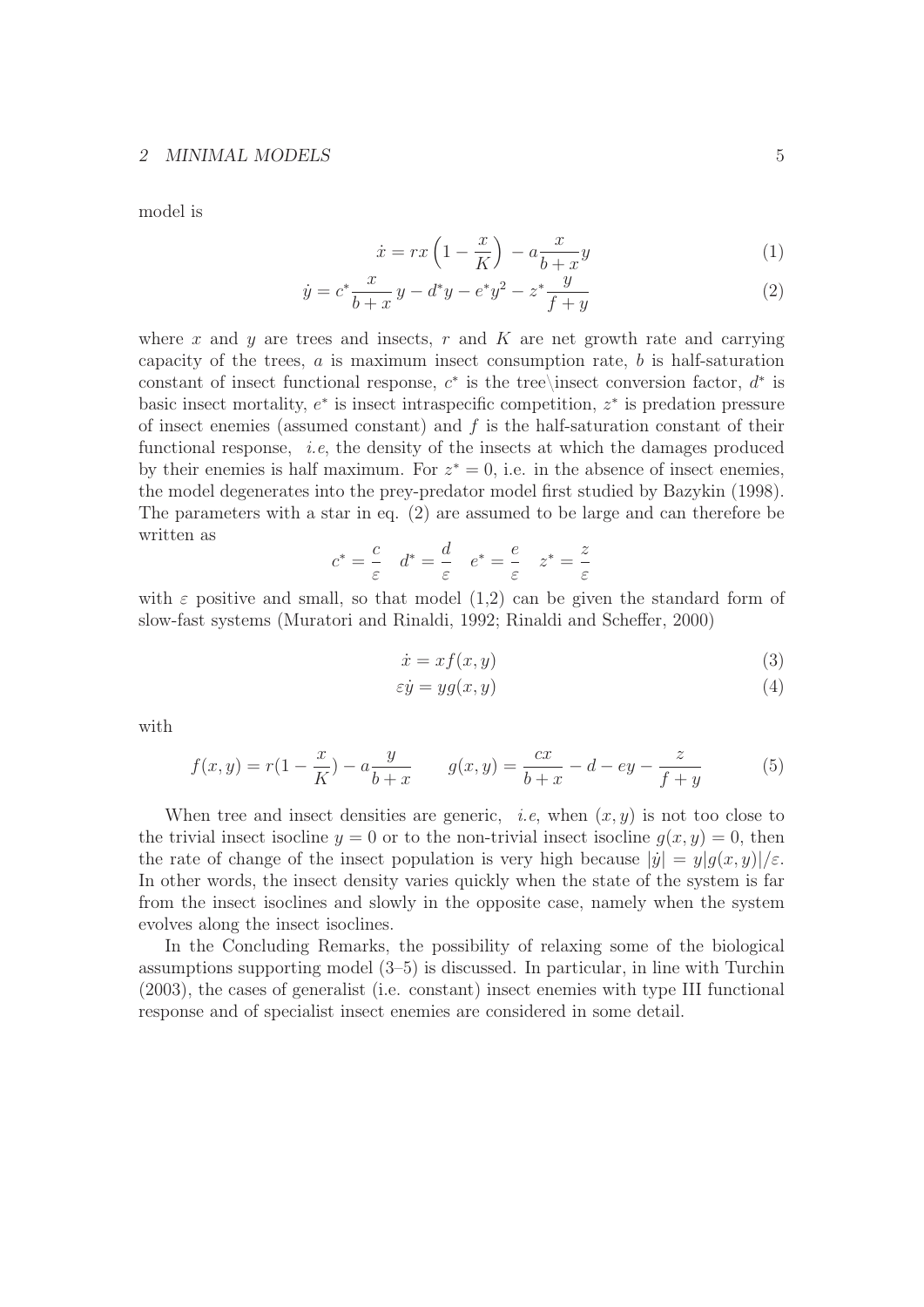### 3. Endogenously vs exogenously generated outbreaks

In this section we show that model  $(3-5)$  suggests that insect outbreaks can be endogenously generated in some forests, while in other forests they can only be triggered by exogenous factors.

Model (3–5) can have many different modes of behavior depending upon the values of the parameters (the interested reader can find all details in Muratori and Rinaldi (1989)). However, only two of these modes are relevant for our discussion. They correspond to the two slightly different geometries of the non-trivial tree and insect isoclines qualitatively sketched in Fig. 1. In the following we will say that a forest is of type A if its isoclines are as in Fig.  $1-(a)$  and of type B when its isoclines are as in Fib. 1-(b). The non-trivial tree isocline  $f = 0$  is a parabola that intersects the x axis at the tree carrying capacity K, while the insect isocline  $g = 0$  is a more complex curve that intersects the  $x$  axis at point

$$
x_0 = b \frac{df + z}{cf - df - z} \tag{6}
$$

and tends for very high tree density to a high insect density  $\bar{y}$  satisfying the equation

$$
c - d - e\overline{y} - \frac{z}{f + \overline{y}} = 0\tag{7}
$$

Notice that  $x_0 < K$  in forest of type A, while  $x_0 > K$  in forests of type B. From (6) it follows that a forest of type A can become of type B if the pressure z exerted on



Figure 1: Non-trivial tree and insect isoclines of model (3-5): (a) type A forest characterized by  $x_0 < K$  and by a single non-trivial equilibrium; (b) type *B* forest characterized by  $x_0 > K$  and by two non-trivial equilibria.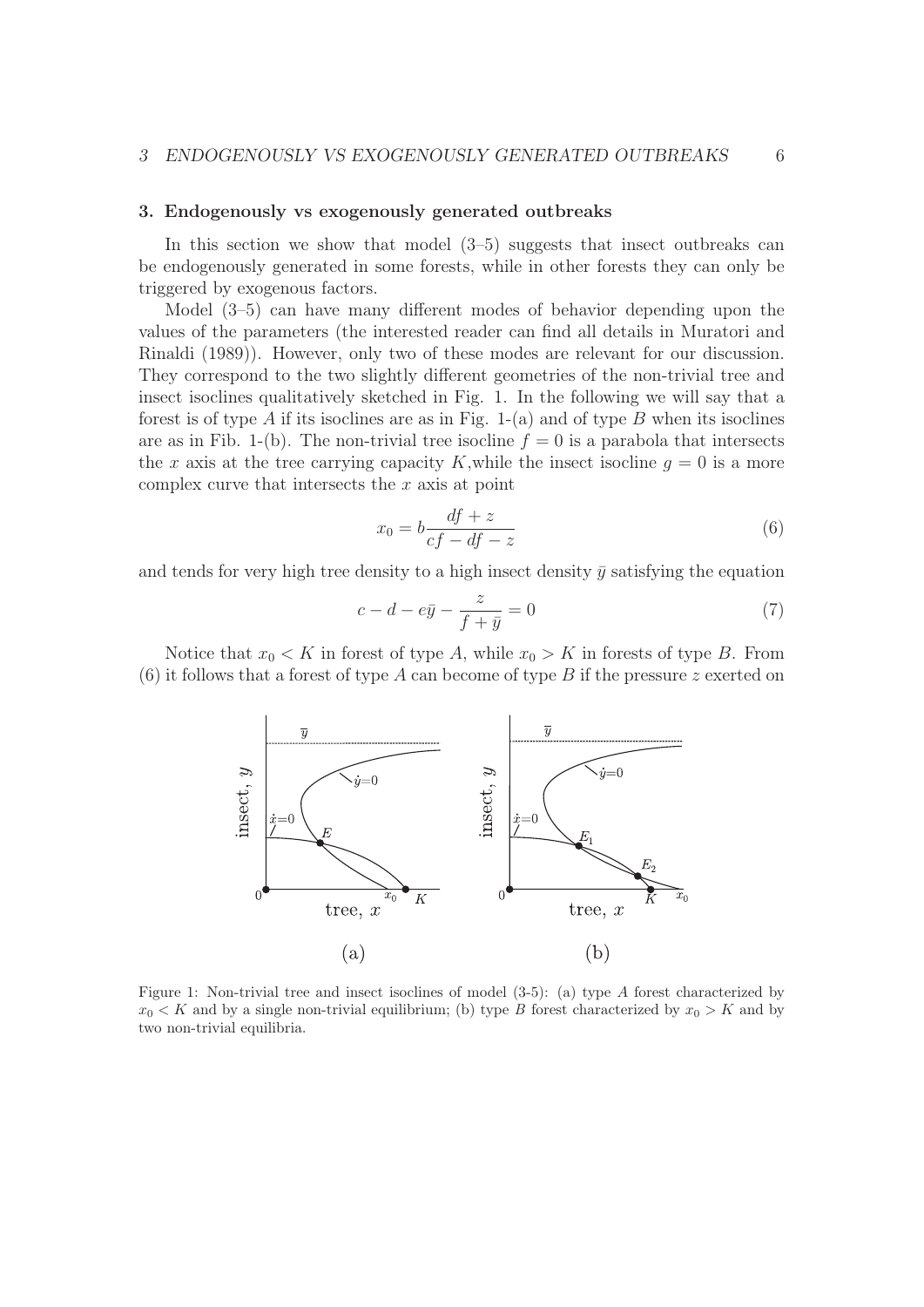

Figure 2: State portraits of model (3-5): (a) type A forests have endogenously generated periodic insect outbreaks; (b) type *B* forests have no insects at equilibrium but can have triggered insect outbreaks (see trajectory starting from point 1).

the insects by their enemies increases, while from eq. (7) it follows (through a little bit of algebra) that the same perturbation would lower the highest insect density  $\bar{y}$ if  $z/f$  <  $(c - d)$ , *i.e.*, if insects can invade the forest when tree density is very high.

Using standard arguments of the theory of dynamical systems (Strogatz, 1994) one can prove that in a forest of type A (see Fig. 1-(a)) the equilibrium  $(K, 0)$  is a saddle, while the equilibrium point  $E$  (intersection of the two non-trivial isoclines) is unstable and surrounded by a limit cycle, so that the state portrait is, qualitatively speaking, like in Fig. 2-(a). By contrast, in a forest of type  $B$  there is no cycle (provided  $x_0$  is not too close to K) and the two positive equilibria  $E_1$  and  $E_2$  are an unstable focus and a saddle, respectively, while the trivial equilibrium  $(K, 0)$  is stable, so that the state portrait is like in Fig. 2-(b).

The most striking feature of Fig. 2 is that the long term behavior of the model is radically different in the two forests. In fact, in a forest of type A the attractor is a limit cycle along which the insect population has periodic outbreaks, while in a forest of type B the attractor is an equilibrium (point  $(K, 0)$ ) characterized by the absence of insects. Thus, in forests of type A recurrent insect outbreaks are endogenously generated and hence guaranteed like in the case of budworm (Williams and Liebhold, 2000), while in forest of type B insect outbreaks can only be generated by strategic exogenous factors. In fact, if in a forest of type B trees are at their carrying capacity (or close to it ) and insects are practically absent, an injection of a mass of insects, due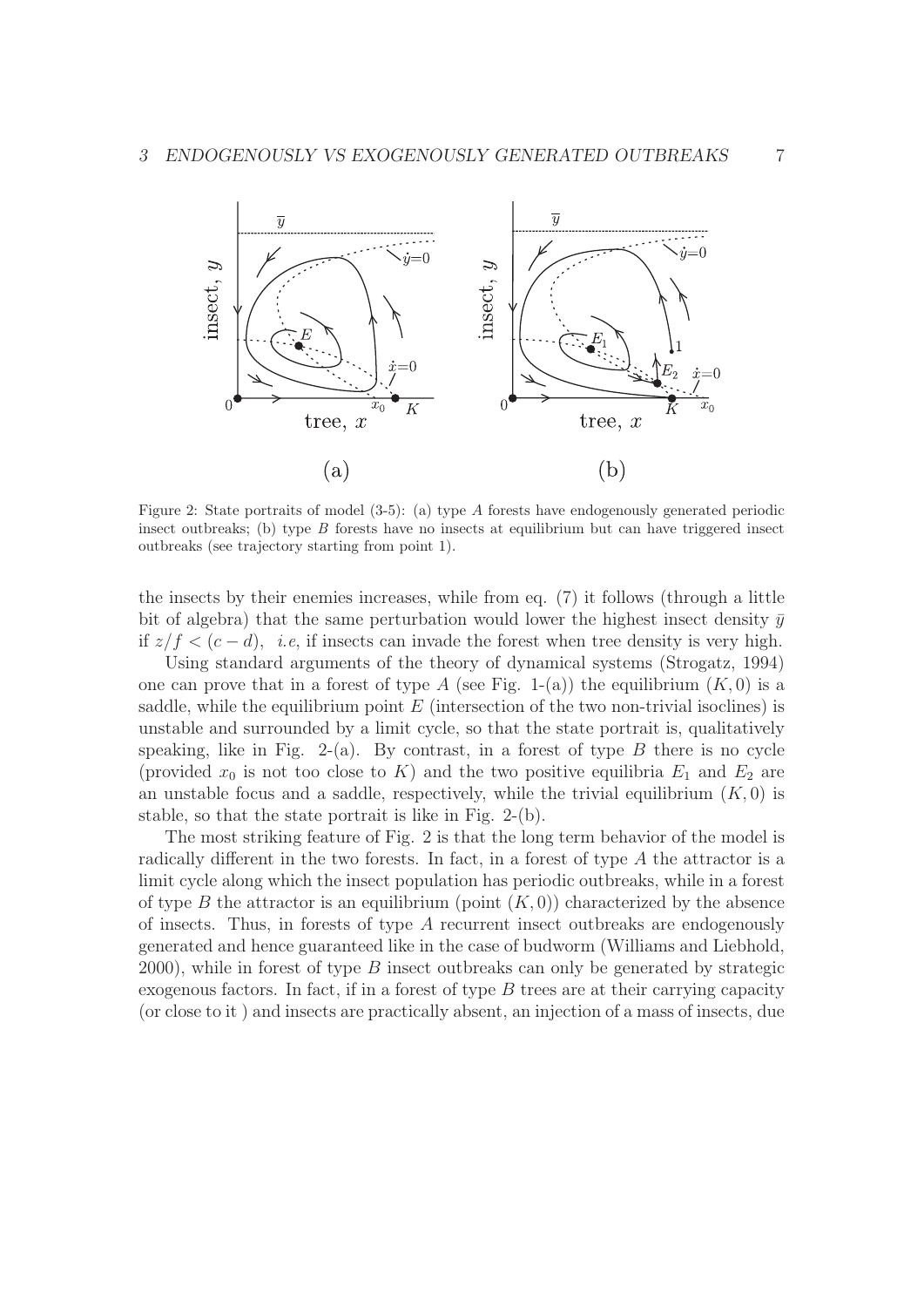to migration from a nearby infested forest site, can perturb the state of the system from the equilibrium  $(K, 0)$  to point 1 of Fig. 2-(b), thus triggering an insect outbreak as first noticed in Berryman et al. (1987). This is, in principle, an isolated outbreak since after a long transient the system returns to the equilibrium  $(K, 0)$ . This does not mean, however, that there cannot be in the future new insect migrations from infested forests or other perturbations that trigger new outbreaks like, most likely, in the case of gypsy moth (Johnson et al., 2005). The time intervals separating these exogenously generated outbreaks can be quite variable but not shorter than the time needed by the forest to come back to the equilibrium  $(K, 0)$  after a perturbation.

Many exogenous factors observed in the field have been considered as potential instigators of insect outbreaks. Interestingly, all of them find a theoretical support in Fig. 2. Assume, in fact, that a forest of type  $B$  is at equilibrium (or not too far from it) and imagine that a change occurs in the forest and that this change can be interpreted as an increase of parameter  $c$  or as a decrease of one of the parameters b, d, z in eq. (6). If the perturbation is sufficiently strong it follows from (6) that  $x_0 \leq K$  after the perturbation so that the forest of type B has been transformed by the perturbation into a forest of type  $A$ . This means that after the perturbation the insect population increases along a trajectory of Fig. 2-(a) starting close to point  $(K, 0)$ . Thus, insects increase and if they become sufficiently abundant (while trees are still close to their carrying capacity) the outbreak becomes inevitable even if after sometime the perturbation ceases and the forest becomes again of type B. The mechanisms reported in the literature as possible causes of triggered insect outbreaks are many. Here is a list in which the corresponding parameter perturbation is an increase of parameter c or a decrease of one of the parameters b, d, z in eq. (6).

- -Unusual Springs (Myers, 1998). Particular weather conditions in Spring enhance synchronization of egg hatch and leaf development, thus giving rise to an increase in fertility. This means that the parameter  $c$  increases
- -Sunspot troughs (Myers, 1998; Selas et al., 2004; Johnson et al., 2005). In a period of low sunspot activity, surface ultraviolet  $B$  radiation is high so that the production of protective phenolics increases at the expense of production of chemicals for herbivore resistance so that the half-saturation constant b decreases
- -Acidic deposition (Gragnani et al., 1998). Acid rain can damage leaves which can then be more easily attacked by insects. This means that the halfsaturation constant b decreases.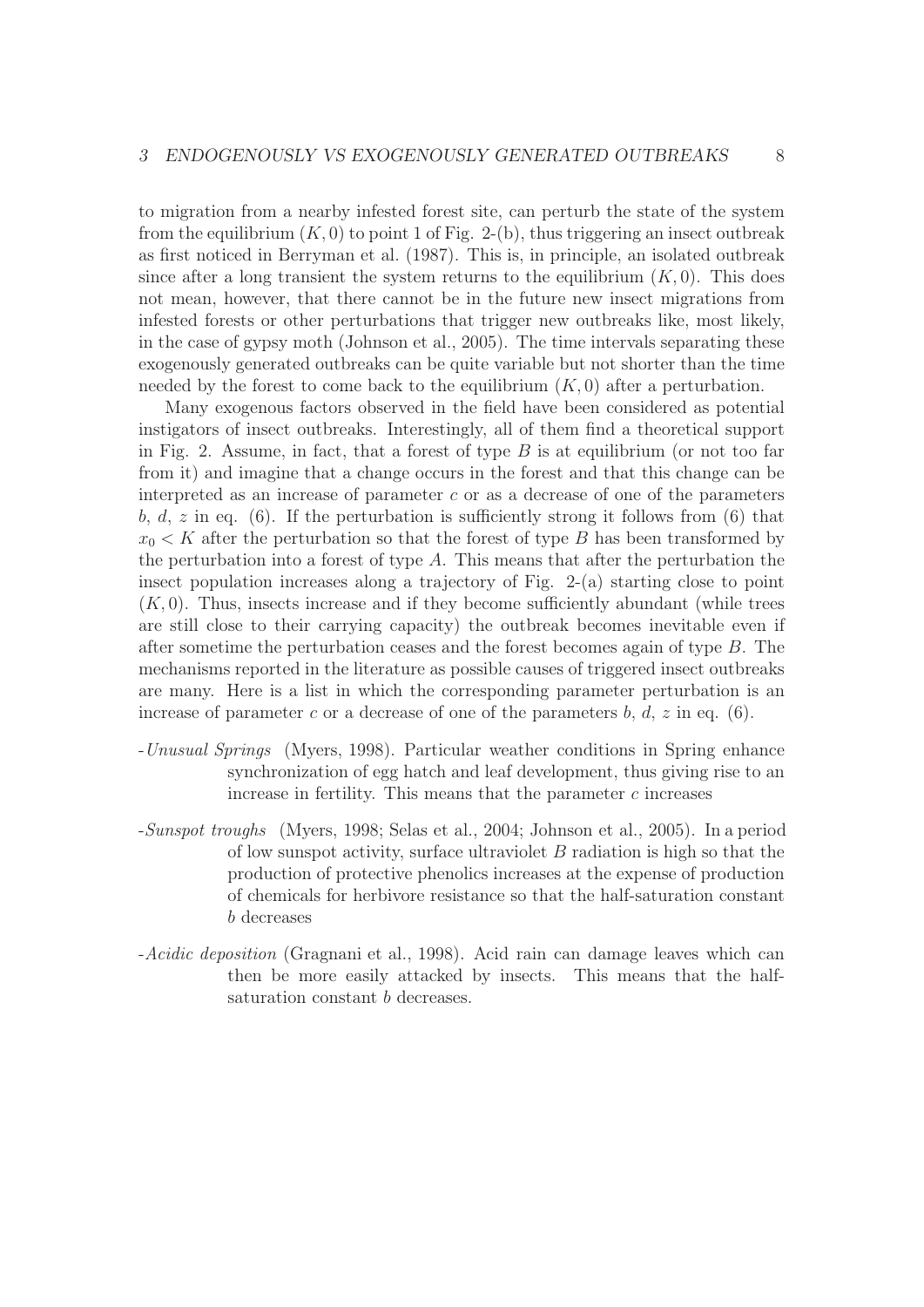- -Windfall events (Okland and Bjornstad, 2003). Large windfall events can drastically favour the survival of the bark beetle in spruce forests. This means that the death rate d decreases.
- -Interruption of the use of pesticides (Myers, 1988). The interruption of the use of pesticides reduces insect mortality d.
- -Failure of mast abundance (Jones et al., 1998; Liebhold et al., 2000; Johnson et al., 2005). Failure of mast abundance implies a surplus of death rate of small mammals during the winter. This can be interpreted as a decrease of z.
- -Phathogen-parasitoids interactions (Berryman, 1996). An increase of pathogens can reduce the density and efficiency of parasitoids, *i.e.* the parameter z.

## 4. Effects of introductions and removals of insects

The aim of this section is to identify from model (3–5) the possible effects of introductions of insects due to migrations from nearby infested forests and of removals of insects due to spreading of pesticides.

Let us start with the case in which the introduction or removal occurs when insects are scarce and assume that the forest is of type A. In such a case, the trajectories are very dense close to the  $x$  axis and evolve smoothly to the right, as sketched in Fig. 3. In other words, trees grow slowly and are basically unaffected by insects which are very scarce. However, when tree density passes the threshold  $x_0$ , the insect population starts growing at the rate given by (4), *i.e.*,  $\dot{y} = (y/\varepsilon)g(x, y)$ . This means that until y remains small (*i.e.*, order  $\varepsilon$  or smaller) insect growth remains under control, but when y finally becomes larger than  $\varepsilon$  then y becomes quickly very large, i.e, there is an insect outbreak.

Figure 3 says that introductions of insects occurring when trees are at densities  $x_{in} < x_0$  (see points 0' and 0" in Fig. 3-(a)) are followed by a long phase of low density of insects which is finally interrupted by an outbreak occurring when trees are at a density  $x_{out} > x_0$  (see points 4' and 4" in Fig. 3-(a)). The input-output function

$$
x_{out} = \psi(x_{in})
$$
 (8)

shown in Fig. 3-(b) is derived in Appendix Appendix A under the assumption of very diversified insect and vegetational growths.

Figure 3 points out an obvious but interesting consequence of insect introductions. Assume that the system evolves along the trajectory  $0'$  1'  $2'...$  but that at point  $2'$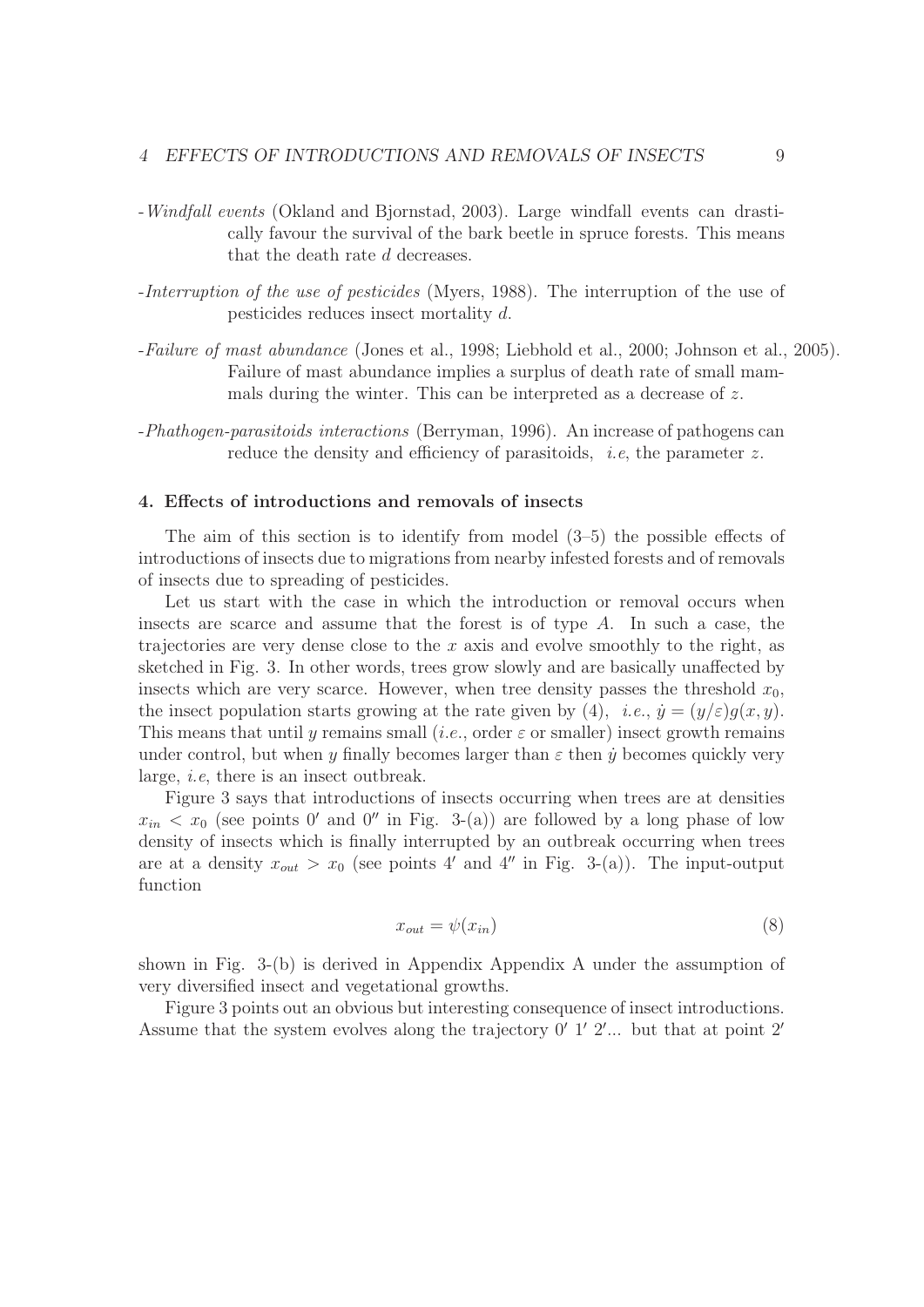

Figure 3: Type A forests: (a) evolution when insects are almost absent; (b) the input-output function  $x_{out} = \psi(x_{in})$  derived in Appendix A.

a mass of insects is suddenly introduced. This corresponds to an instantaneous jump from point  $2'$  to point  $2''$  in the system state which then evolves along the trajectory  $2''$   $3''$   $4''...$  Thus, the final result is that the insect outbreak is accelerated because it occurs when trees reach the density  $x''_{out}$  which is lower than  $x'_{out}$ . This phenomenon has been observed (Auer et al., 1981) in the French Alps. Indeed, after the introduction of 35000 larch budmoth (Zeiraphera diniana) pupae in an area of 650 ha where the population had declined 2yr previously, the insect outbreak began 1 yr earlier than in control areas (however, similar attempts to cause premature outbreaks of western tent caterpillar (Malacosoma californicum pluviale), by introducing eggs into two islands, were not so successful (Myers, 1990).

The effect of an insect removal can also be deduced from Fig. 3. One has only to imagine to evolve along the trajectory starting from point  $0''$  and to remove part of the insects at point  $2''$ , thus switching to point  $2'$ . The consequence is a delay in the insect outbreak which occurs when trees reach the density  $x'_{out}$  which is higher than  $x_{out}^{\prime\prime}$ . Also this phenomenon has been observed by Auer and coworkers.

Let us now assume that the introduction or removal of insects occurs when insects are very abundant. Thus, y is very high in  $(4)$  so that y is also very high, unless y is very close to the insect non-trivial isocline  $g(x, y)=0$ . This means that the system slowly evolves along the isocline  $q = 0$  and that deviations from it due to introductions or removals of insects are very quickly compensated and have no consequences on the future behavior of the forest. Also this robustness to introductions and removals of insects has been observed in the field (Auer et al., 1981; Myers,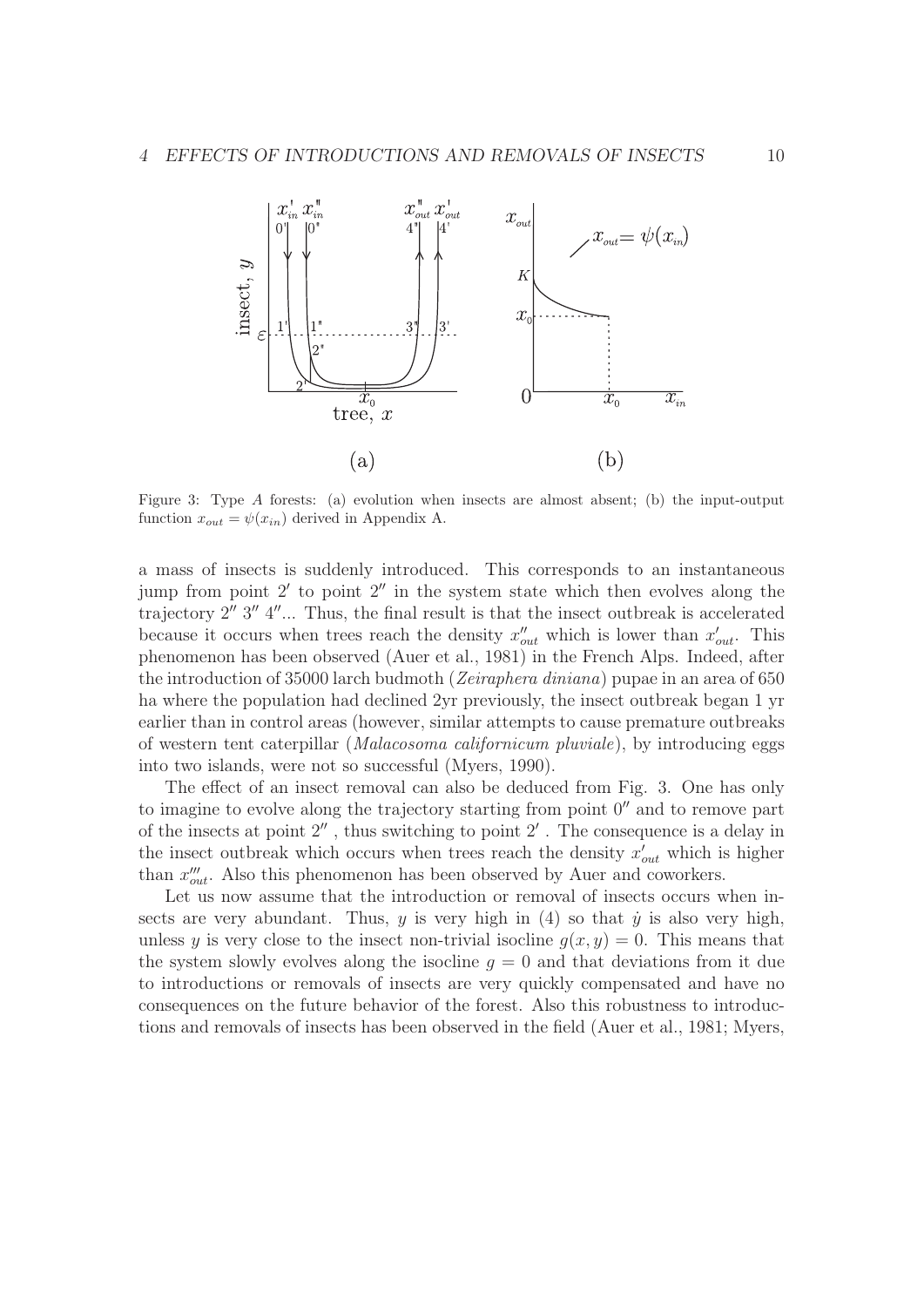1990).

## 5. Synchronization of outbreaks

We show in this section that model  $(3-5)$  implies that synchronization is practically guaranteed when outbreaks are of remarkable intensity.

We first analyze forests of type  $A$ , *i.e.*, forests with endogenously generated outbreaks. Moreover, in order to simplify the discussion, we start with the case of a forest composed of two identical but separated sites. If the sites are not coupled through insect dispersal, then they behave on the same limit cycle but remain outof-phase. In other words, the insect outbreaks in the two sites are always separated by  $\tau$  units of time. As far as dispersal is concerned, we can say that insect dispersal varies noticeably with the species (den Boer, 1990) but at least for some of them it is really remarkable. Greenbank et al. (1980) report, for example, that spruce budworm, *Choristoneura fumiferana*, is a strong disperser: females frequently emigrate in mass flights in which they are carried by wind currents at about 40 km/hr and typical night flights may carry moths hundreds of kilometers. It is therefore justified to assume that migration is a blinking process (Belykh et al., 2004), i.e., that migration episodes are due to rare and short particular meteorological conditions which, however, occur relatively frequently during each outbreak cycle (which has a period of the order of decades). The assumption of blinking dispersal not only is realistic in many cases, but, as shown in the following, it allows one to discuss synchronization very effectively.

In order to find an explicit condition for synchronization we imagine, once more, that the insect compartment is much faster than the vegetational one. When  $\varepsilon \to 0$ the limit cycle of Fig. 2-(a) tends to the so called singular limit cycle, which is identified by the isoclines (Rinaldi and Scheffer, 2000). The singular limit cycle is shown in Fig. 4 and is composed of two slow and two fast phases:

- i A slow transition from A to B during which trees and insects decay at a comparable speed; this shows that insects decline before food shortage becomes an important factor, as observed long ago for blackheaded budworm (Morris, 1959; Miller, 1966)
- ii A fast transition from B to C during which the insect population collapses to zero (in practice, insect densities fall to very low values if  $\varepsilon$  is small ) while tree abundance remains constant;
- iii A slow transition from C to D during which insects are absent (almost absent if  $\varepsilon > 0$ ) and trees grow logistically  $(y = 0$  in (1));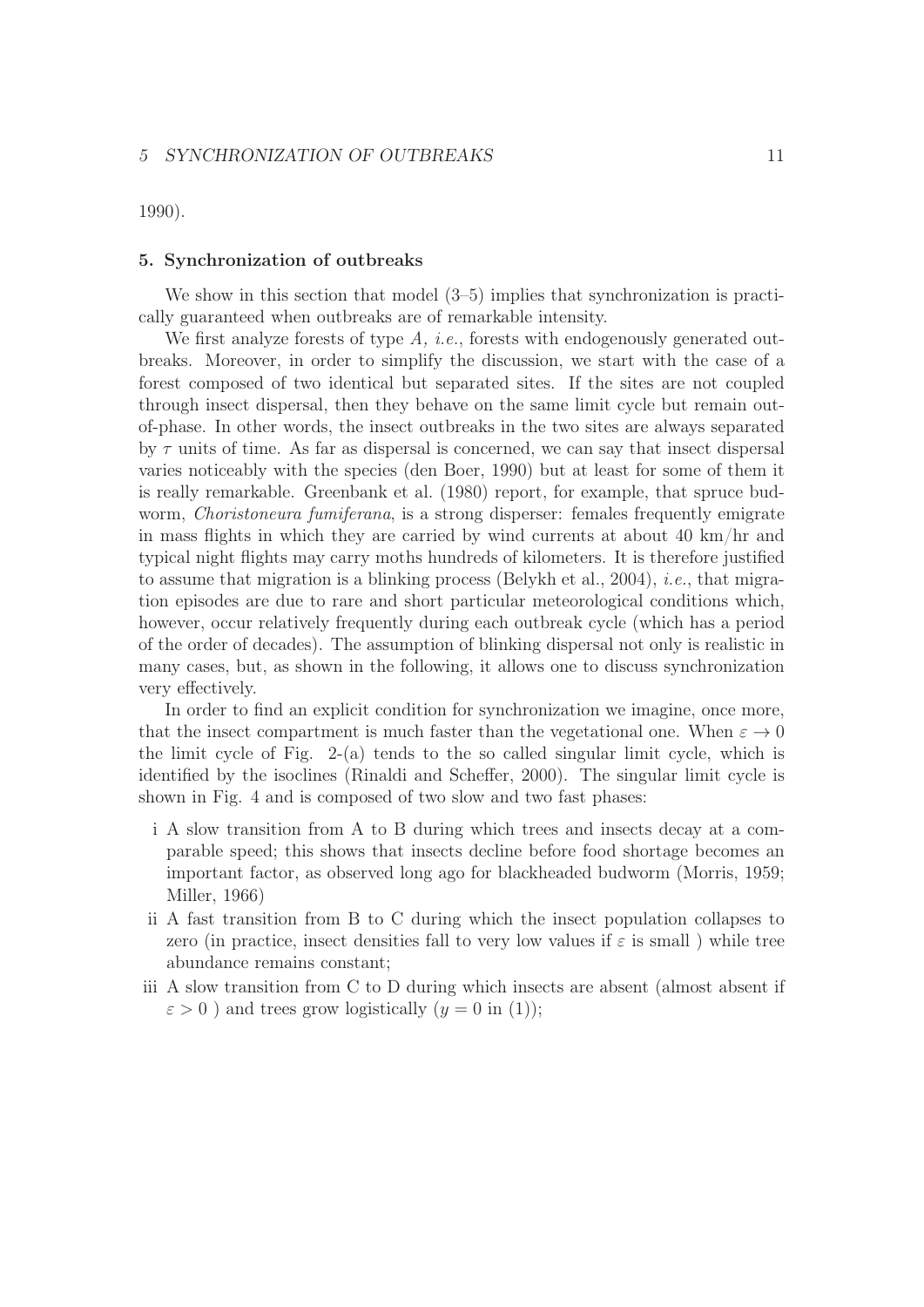#### 5 SYNCHRONIZATION OF OUTBREAKS 12

iv A fast transition from D to A corresponding to an outbreak of the insect population.



Figure 4: The singular limit cycle ABCD of model (3-5) in the case of a type *A* forest (double arrows indicate fast evolution).

While the singular limit cycle ABCD can be very easily derived from the model, available field observations do not allow its full identification . There are various reasons for this. First, one must keep in mind that the singular limit cycle is only an approximation of the real cycle since insect dynamics are not infinitely faster than vegetational dynamics. Second, data on vegetation are rarely available because the variations of tree density along the cycle are often quite limited and therefore hardly observable. Moreover, the insect density at point B is a few order of magnitude lower than that at point A (typically in the sketch of Fig. 4 insect density is in logarithmic scale) and the minimum insect density along the real cycle is small but not zero. Thus, it is very difficult, if not impossible, to separate, using the data concerning insect decline, the slow phase AB from the fast phase BC of the singular limit cycle. This is why in the literature, the insect cycle is often divided only in three phases: decline (AC in Fig. 4), absence (CD in Fig. 4), and outbreak (DA in Fig. 4). Typically, the decline phase AC is shorter than the absence phase (for example 2-3 years against 6-8 years) but longer than the outbreak phase.

The x–coordinate of point B (and hence of point C), *i.e.*, the minimum tree biomass  $x_{min}$  along the cycle, can be easily computed by writing the insect isocline  $g = 0$  in the form  $x = x(y)$  and then by minimizing  $x(y)$  with respect to y, thus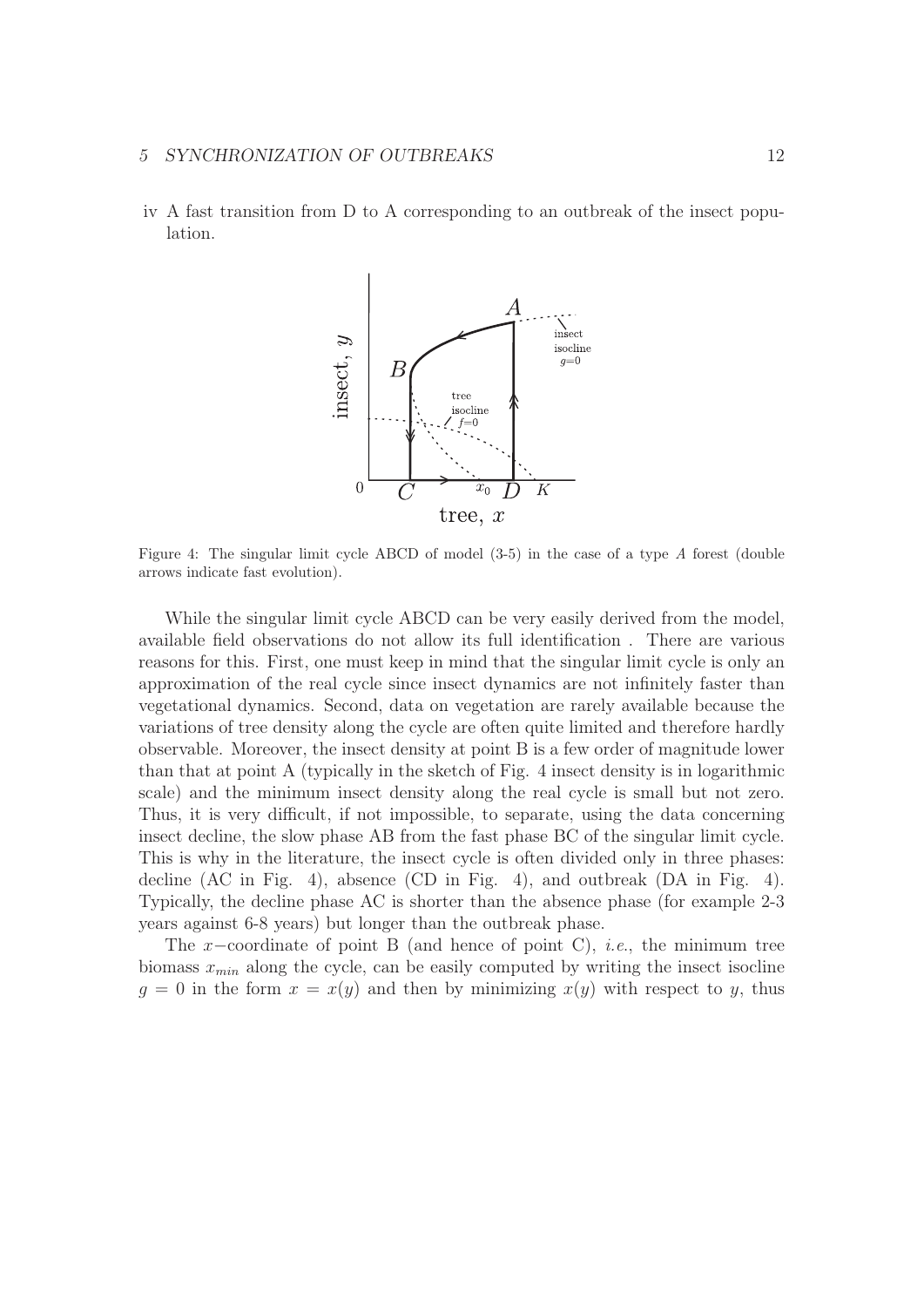## 5 SYNCHRONIZATION OF OUTBREAKS 13

obtaining

$$
x_{min} = b \frac{d + 2\sqrt{ez} - ef}{c - d - 2\sqrt{ez} + ef}
$$
\n(9)

By contrast, the maximum tree biomass  $x_{max}$  along the cycle, *i.e.*, the coordinate of point D, can be obtained using the method described in the previous section. In fact, when trees grow in the absence of insects, point C where  $x_{min} = x$  can be considered as a point of introduction of insects, while D is the point of the corresponding outbreak, so that (see eq.(8))

$$
x_{max} = \psi(x_{min})
$$

Let us then consider the effect of dispersal. If both sites are in the slow phase  $(iii)$ , migration can not be significant because the sites practically do not contain insects. On the other hand, if both sites are in the slow phase  $(i)$ , migration can be relevant but cannot have consequences since (see previous section) the introduction or removal of insects in a densely populated forest is immediately compensated. Thus, the only migrations that matter are those that transfer insects from a densely populated site to an empty site. In order to determine if these migrations can synchronize the outbreaks we restrict our attention to so-called local synchronization by assuming that the two sites are only slightly out-of-phase.

Assume then that both sites are in the slow phase  $(i)$  and delayed of  $\tau$  units of time with  $\tau$  small, as shown in panel 1 of Fig. 5. Then, follow the evolution of the two sites by looking clockwise at the 10 panels of Fig. 5 where the states of the two sites are identified with two different small circles. In the second and third panels the leading site is at the point where tree density is minimum, but in panel 2 there are still insects in the forest while in panel 3 the site is empty. Therefore the transition from panel 2 to panel 3 corresponds to the crash of the insects in the leading site. In the limit case  $\varepsilon \to 0$ , such a transition is instantaneous while in the field it is obviously soft. The same kind of transition is described by panels 5 and 6 for the other site. When the leading site is empty and the other not (panel 4) there are from time to time relevant injections of insects in the leading site due to migration episodes generated by special meteorological conditions. As we have seen in the previous section, each one of these introductions of insects accelerates the next outbreak in the leading site. If migration episodes are relatively frequent we can assume that the last introduction in the leading site occurs just before the insect crash in the other forest site, see panel 5. This determines uniquely the next outbreak of the leading site. In fact if  $x^*$  is the tree density of the leading site in panel 5 then  $\psi^* = \psi(x^*)$  will be tree density at the outbreak as shown in panels 8 and 9 which indeed describe such an outbreak. Up to panel 9 the delay between the two sites is still  $\tau$ . However, shortly after the leading site has become densely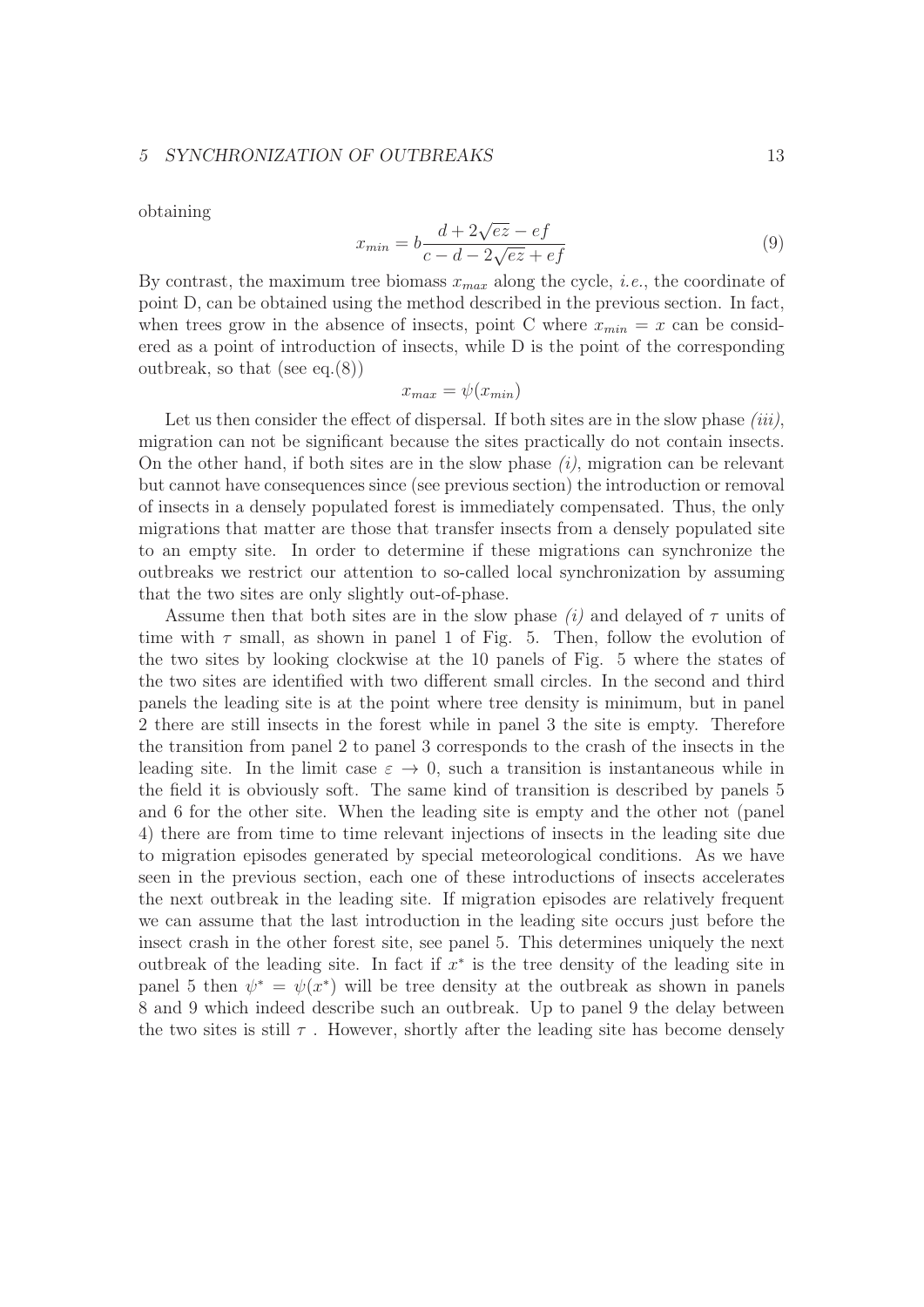

Figure 5: Circular cartoon. Synchronization of two identical sites (of a type *A* forest) connected through blinking dispersal. The states of the two sites are identified with two different small circles. The outbreak 9-10 is triggered by a transfer of insects from a densely populated site to an empty site. Notice that in panels 1 and 10 the leading sites are different.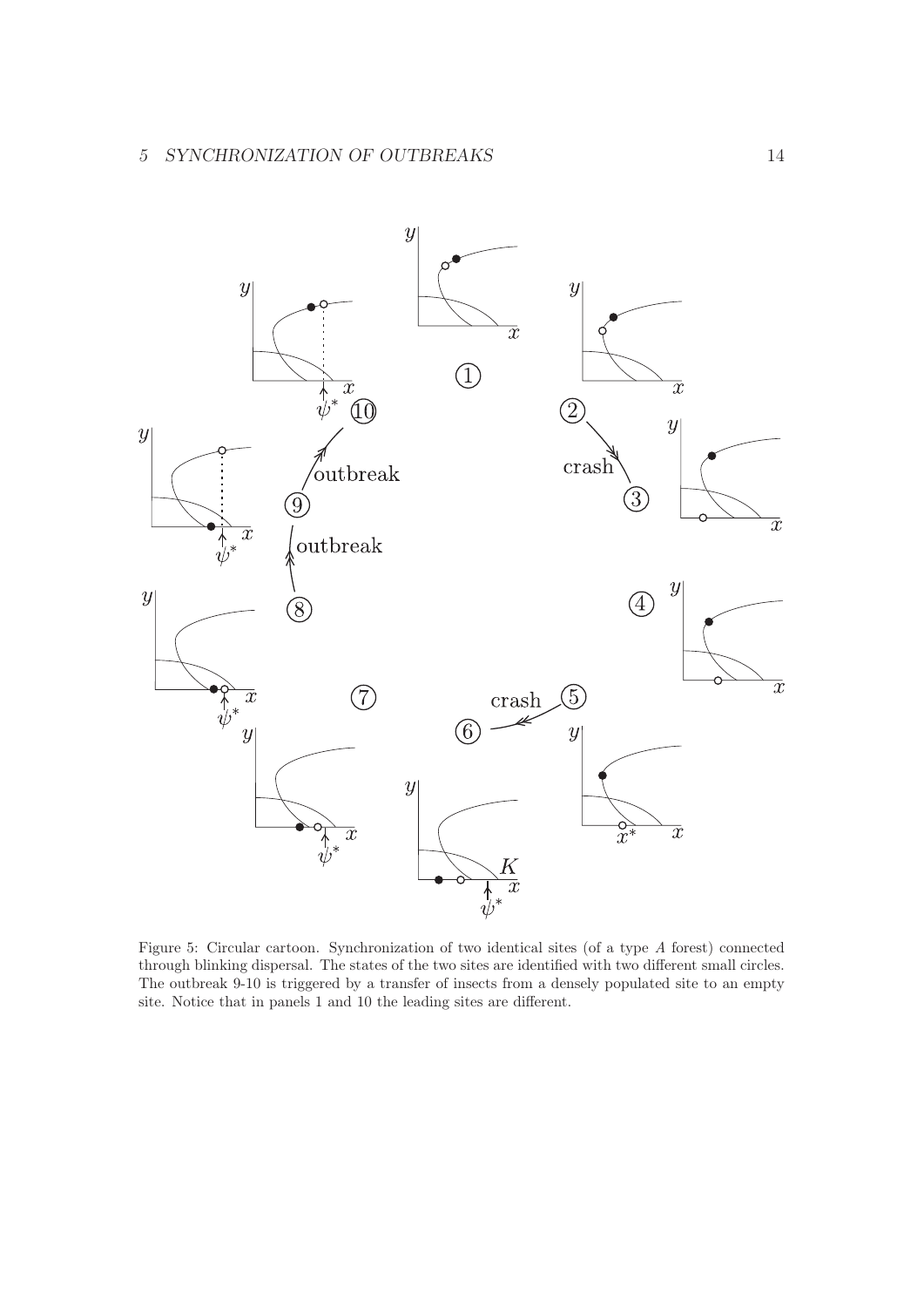## 5 SYNCHRONIZATION OF OUTBREAKS 15

populated of insects (panel 9) there is a transfer of insects to the empty site and this introduction, as explained in the previous section, immediately triggers an outbreak (see panel 10) because,  $\tau$  being small, the tree density in the empty site of panel 9 is above the threshold  $x_0$ . The final result is that the two sites are again in the slow phase *(i)* but the delay between them is now  $\tau' \neq \tau$  because there has been a triggered outbreak (notice that the delayed site is now the leading site).

Synchronization is therefore guaranteed if  $\tau' < \tau$  and this condition is satisfied (see eq.(1)) if the tree decay rate just after an outbreak  $(a\hat{y}/(b + \hat{x}) - r(1 - \hat{x}/K))$ is greater than the growth rate just before the outbreak  $(r(1 - \hat{x}/K))$ , *i.e.*,if

$$
\frac{a\hat{y}}{b+\hat{x}} > 2r(1-\frac{\hat{x}}{K})
$$
\n(10)

where  $\hat{x}$  and  $\hat{y}$  are insect and tree densities after the outbreak. In Appendix Appendix B it is shown that the synchronization condition (10) is satisfied when the insect is a so-called pest, i.e. when the outbreaks are violent. Finally, it is important to remark that the result we have obtained for two site forests, obviously holds true also for longer chains of forest sites, provided special meteorological conditions favoring insect migrations between pairs of contiguous sites are not extremely rare.

We have therefore shown that model  $(3-5)$  supports the conjecture mentioned at the beginning of this section, namely that greater are the outbreaks stronger is synchronization. We must recall, however, that our analysis has been limited up to now to chains of forest sites with endogenously generated outbreaks (type  $A$ forests). We must therefore still analyze the synchronization of spatially extended forests containing sites of type  $B$  in which the outbreaks can be triggered only by exogenous factors.

The simplest case is that of two nearby forest sites, one of type A and one of type B. In such a case, site a has periodic outbreaks while in site b insects are absent if there is no coupling. However, if special meteorological conditions favor migration, relevant masses of insects will be transferred from time to time from the densely populated site of type A to the empty site of type B in which sooner or later an outbreak will occur. Obviously, the same argument can be applied to chains of forest sites which will therefore synchronize provided there is one site of type A. In other words, a (master) site of type A with endogenously generated outbreaks, triggers outbreaks in the other (slave) sites of type  $B$  which therefore synchronize. Since the real outbreaks do not develop instaneously, as in our slow-fast model, there will be a certain delay between outbreaks at contiguous sites, giving rise to traveling waves of outbreaks, as those observed, for example, in Tenow et al. (2007).

The last case that we still need to analyze is that of a chain of forest sites exclusively of type  $B$  in which outbreaks do not occur spontaneously. As we have seen in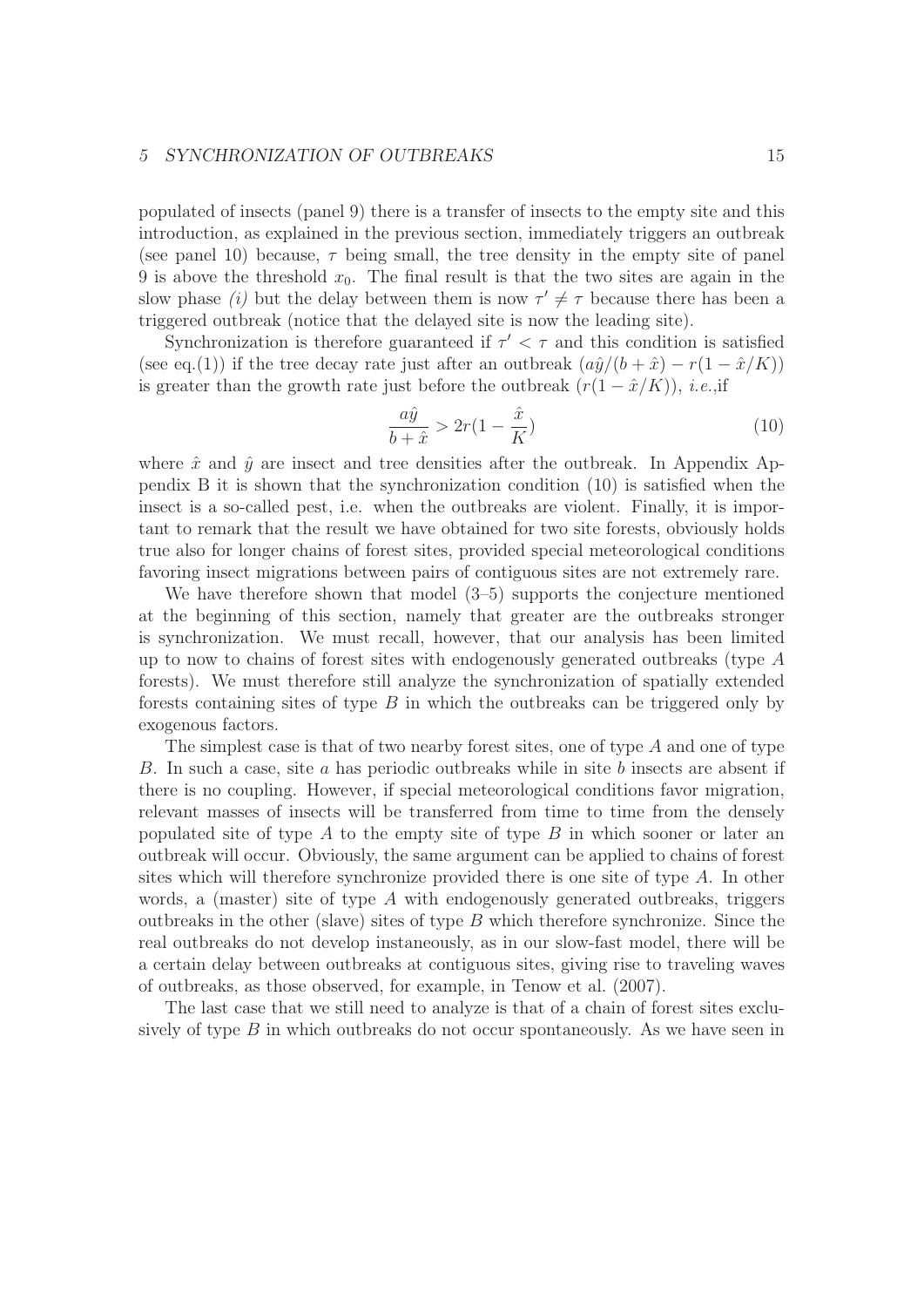the third section, there is a long list of possible exogenous causes capable of triggering insect outbreaks in such forests. If the outbreak is triggered in one of the sites then insect migrations from that site have high chances to trigger outbreaks also in the contiguous empty sites, which in turn will trigger outbreaks in other contiguous sites, and so on. This means that there is the possibility that a single exogenously triggered outbreak entrains a synchronous outbreak in all sites. But if migrations are not sufficiently strong it might be that the entrainment does not concern all sites of the forest but only a few of them. Of course, after a sufficiently long period of time all sites return to the equilibrium  $(K, 0)$  characterized by absence of insects and trees at carrying capacity, so that the conditions are settled for another exogenously triggered outbreak in one or more sites. This simple discussion supports the idea that spatially extended forests of type  $B$  where outbreaks do not spontaneously occur, might have synchronous recurrent insect outbreaks triggered from time to time at a specific (but different) site and then propagating to a number of neighborhood sites. This kind of synchronization, however, is weaker than the previous ones because it is neither periodic nor global. However, it fits with a fascinating characteristic of many recurrent outbreaks, namely the tendency of geographically separated populations of a species to remain in synchrony even when not all populations necessarily reach high densities in each cycle (Myers, 1988, 1998).

## 6. Concluding remarks

The simplest available model for the interactions of trees, insects and their enemies shows that there are two types of forests: type  $A$  where insect outbreaks are periodic and endogenously generated, and type  $B$  where outbreaks are triggered by exogenous factors and are, in general, recurrent but aperiodic. The condition specifying the type of the forest is easy to interpret and is in full agreement with a number of studies in which various phenomena triggering insect outbreaks have been identified. The observed consequences of introductions and removals of insects are also well predicted by the model. But, even more surprisingly, the model allows one to derive a simple and explicit condition for the synchronization of outbreaks in spatially extended forests. This condition is in general satisfied when the insect is a so-called pest, i.e., when the outbreaks are violent. In the case of extended forests of type B the model also predicts the possibility of travelling waves of insect outbreaks.

The conclusion of this study is that the most important characteristics of insect outbreaks in forests (endogenous vs. exogenous, periodic vs. aperiodic, synchronous vs. asynchronous) seem to be the direct consequence of four basic features of the "tree-insect-insectivore " food chain, namely logistic vegetational growth, saturating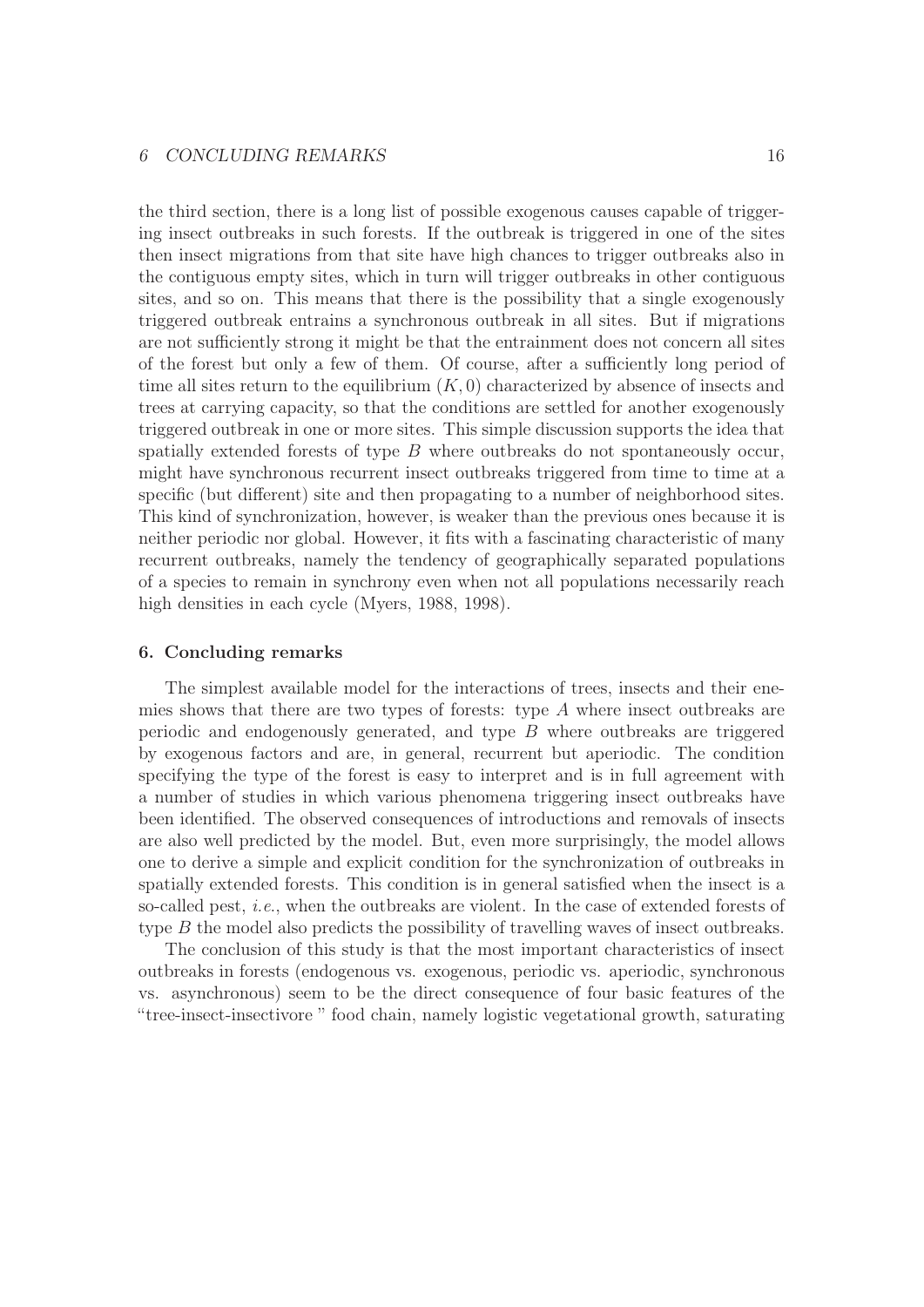## 6 CONCLUDING REMARKS 17

functional response of insect, intraspecific competition among insects, and saturating functional response of insect enemies.

While the method of analysis, combining very effectively the assumptions of slowfast dynamics and blinking dispersal, is very general and has a promising potential, the specific results obtained on insect outbreaks in forests are of more limited value because they have been derived using a very simple model (Muratori and Rinaldi, 1989). In particular, in this model the insect enemies have a type II functional response and are assumed to be generalist (i.e. constant) while a more standard assumption (Turchin, 2003) would be to consider them either as generalists with a type III functional response or as specialists with a type II functional response.

Thus, there are two major extensions that should be considered for making the theory of insect outbreaks in forest more complete. The first, is to consider constant predators with type III functional response because this is a quite reasonable assumption although in some cases (e.g. birds and small mammals) generalist predators continue to encounter insects even when they are very rare and are therefore characterized by a type II functional response (Turchin, 2003). This first extension would require to perform the bifurcation analysis of a model similar to  $(1,2)$  but with type III functional response, which to our knowledge is not available. Then, after the bifurcation analysis has been performed, one could apply the methodology described in this paper, namely slow-fast analysis and blinking dispersal for deriving trough the circular cartoon the conditions for synchronization. In principle, this first extension should be possible with a reasonable effort.

By contrast, the extension to the case of a specialist predator is certainly more problematic. It requires to add to model (1,2) a third differential equation describing the dynamics of the specialist predator. This would transform the model into a genuine tritrophic food chain model (Hastings and Powell, 1991) that can have very complex behaviors (including chaos) for suitable values of its parameters (Kuznetsov et al., 2001). Of course the analysis simplifies if each population evolves at radically different speeds. Although there are a number of contributions along this line (Muratori, 1991; Rinaldi and Muratori, 1992; Muratori and Rinaldi, 1992; De Feo and Rinaldi, 1998; Mehidi, 2001; Deng, 2001, 2004; Brons and Kaasen, 2010) none of them fits with the present case. Moreover, the slow fast analysis can become quite sophisticated if the phenomenon known as "canard explosion" is involved (Deng, 2004; Brons and Kaasen, 2010). Thus it can be that this extension is difficult, if not impossible. We can however attenuate this negative conclusion through the following argument. Let us imagine that the extra differential equation for z contains a non negative parameter p through which we could control the variability of the dynamics of insect enemies. Then, for  $p = 0$  the enemies would become constant and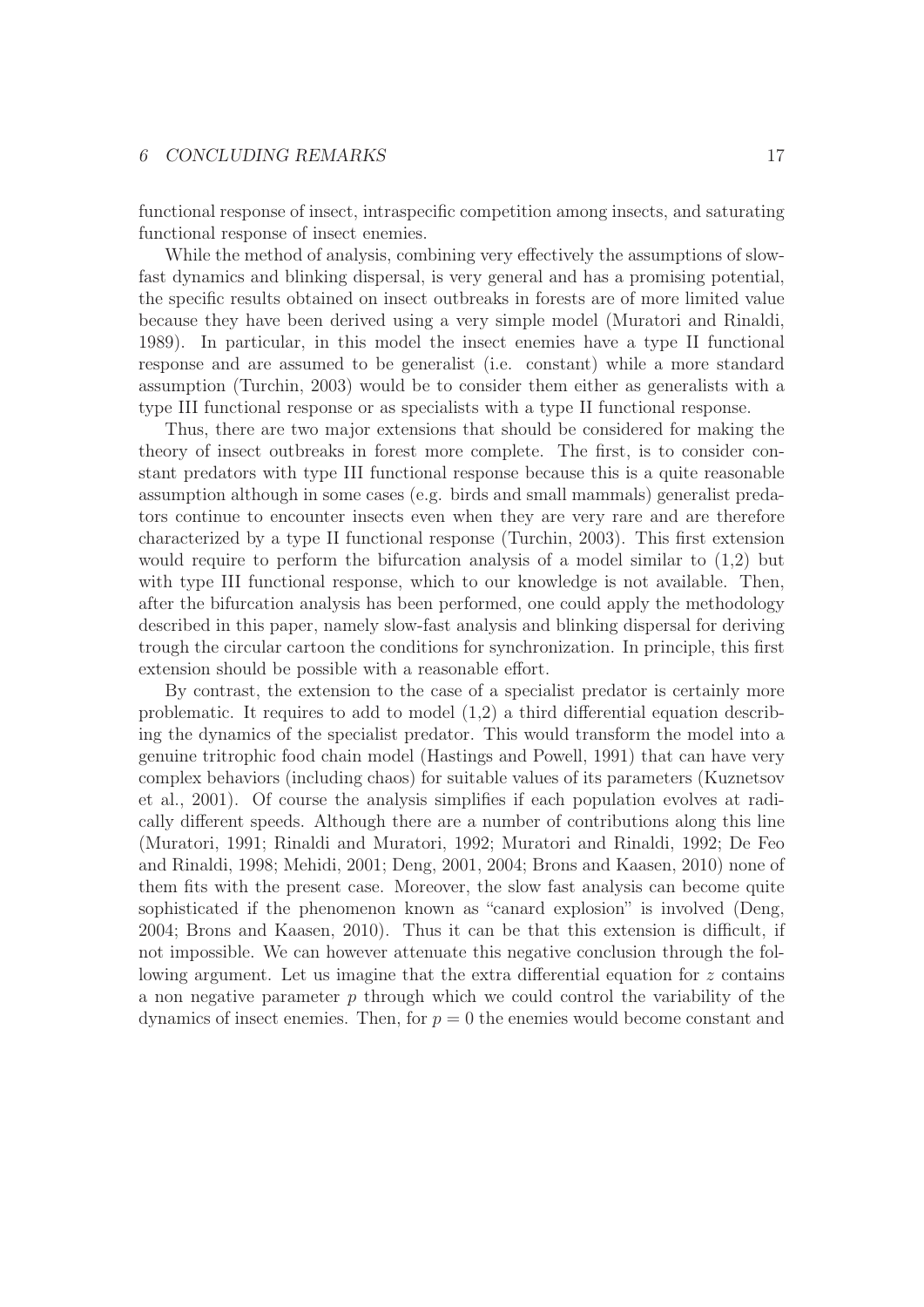the conclusions obtained in this paper would be valid. But, by continuity, the same conclusion would remain valid also for  $p$  small, i.e. for enemies that slightly vary over time. Then, for larger values of  $p$  the results could either continue to be valid or brake. But understanding in which case we are would require detailed simulations because it might easily be that the ridge separating the two cases strongly depends upon a lot of details. Thus, the conclusion is that the present analysis makes sense also for forests with specialist enemies, although it does not guarantee that in those forests synchronization of the insect outbreaks occurs exactly in the form discussed in the paper.

Other interesting extensions of the work presented in this study refer to the methodological aspect, in particular to the combined use of slow-fast analysis and blinking dispersal. Indeed the mix of this two ideas has produced the circular cartoon (described in Fig. 5) which is a powerful and transparent method of analysis of synchronization in spatially distributed ecosystems. The use of the circular cartoon is certainly not limited to the discussion (performed in this paper) of complete synchrony. For example, the cartoon could be used to derive (as suggested by one of the reviewers) explicit estimates of the blinking frequency that guarantee synchronization or to detect conditions under which two forest sites synchronize in antiphase.

## References

- Antonovsky, M., Fleming, R., Kuznetsov, Y. A., Clark, W., 1990. Forest pest interaction dynamics: The simplest mathematical models. Theoretical Population Biology 37, 343–367.
- Auer, C., Roques, A., Goussard, F., Charles, P., 1981. Effets de l'accroissement provoque du niveau de population de la tordeuse meleze Zeiraphera diniana Guenee (Lep., Tortricidae) au cours de la phase de regression dans un massif forestier du Brianconnais. Z.Angew. Entomol. 92, 286–303.
- Baltensweiler, W., 1989. The folivore guild on larch (larix decidua) in the Alps, in forest insect guilds: Patterns of interaction with host trees. Tech. Rep. NE-153, US Forest Service, Dordrecht, The Netherlands.
- Baltensweiler, W., Fischlin, A., 1988. The larch budmoth in the Alps. In: Berryman, A. (Ed.), Dynamics of Forest Insect Populations: Patterns, Causes, Implications. Plenum Press, Dordrecht, The Netherlands, pp. 331–351.

Barbour, D., 1990. Synchronous fluctuations in spatially separated populations of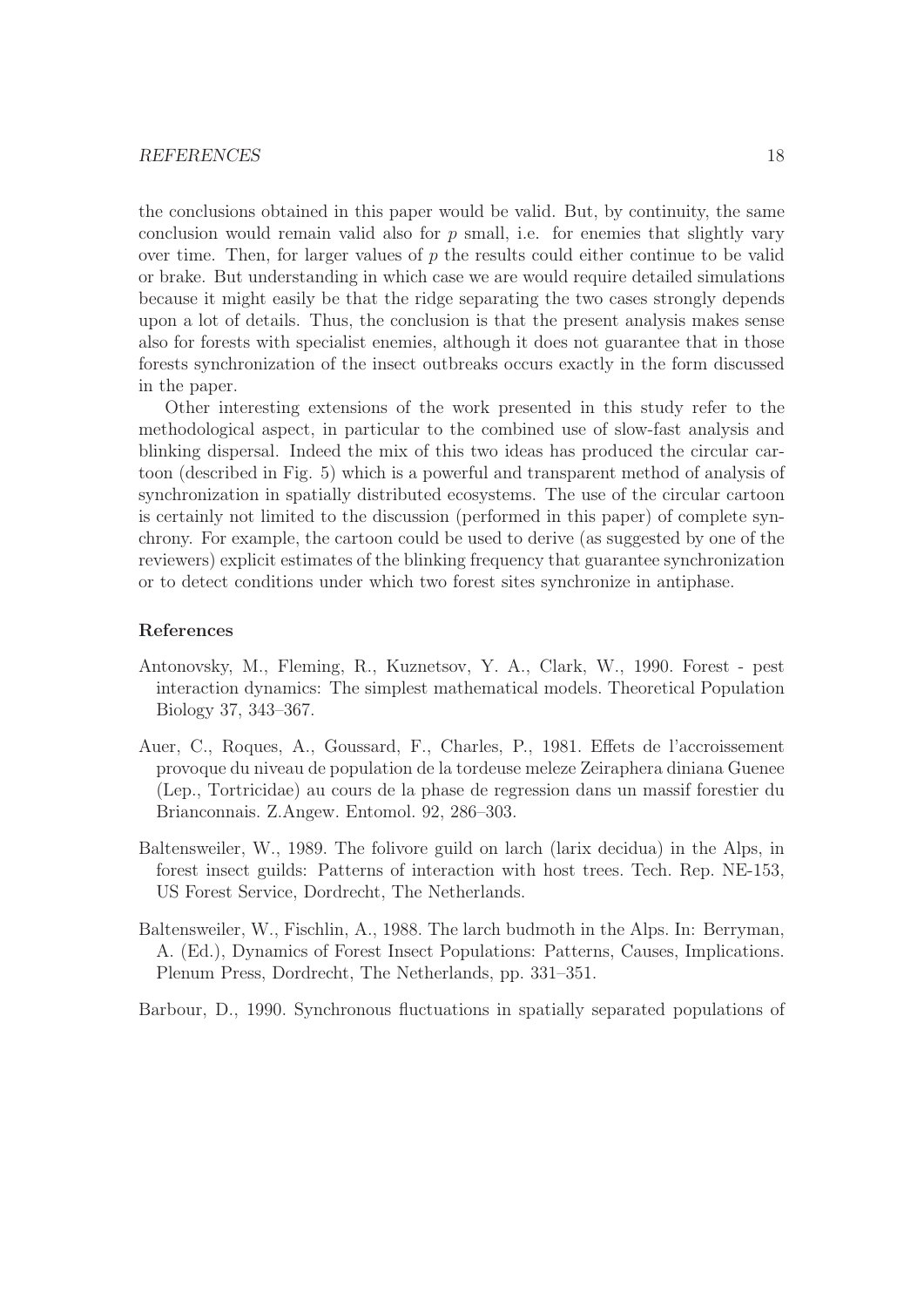- cyclic forest insects. In: Watt, A., Leather, S., Unter, M., , Kidd, N. (Eds.), Population Dynamics of Forest Insects. Intercept Press, Andover, pp. 339–346.
- Bazykin, A., 1998. Nonlinear Dynamics of Interacting Populations. World Scientific.
- Belykh, V., Belykh, I., Hasler, M., 2004. Connection graph stability method for syncronized chaotic systems. Physica D 195, 159–187.
- Berryman, A., 1996. What causes population cycles of forest Lepidoptera? Trends in Ecology & Evolution 11, 28–32.
- Berryman, A., Stenseth, N., Isaev, A., 1987. Natural regulation of herbivorous forest insect populations. Oecologia 71, 174–184.
- Bjorstad, O., Peltonen, M., Liebhold, A., Baltensweiler, W., 2002. Waves of larch budmoth outbreaks in the European Alps. Science 298, 1020–1023.
- Brons, M., Kaasen, R., 2010. Canards and mixed-mode oscillations in a forest pest model. Theoretical Population Biology 77(4), 238–242.
- De Feo, O., Rinaldi, S., 1998. Singular homoclinic bifurcations in tritrophic food chains. Mathematical Biosciences 148, 7–20.
- Deng, B., 2001. Food chain chaos due to junction-fold point. Chaos 11, 514–525.
- Deng, B., 2004. Food chain chaos with canard explosions. Chaos 14, 1083–1092.
- Ginzburg, L., Taneyhill, D., 1994. Population cycles of forest Lepidoptera: a maternal effect hypothesis. Journal of Animal Ecology 63, 79–92.
- Gragnani, A., Gatto, M., Rinaldi, S., 1998. Acidic deposition, plant pests, and the fate of forest ecosystems. Theoretical Population Biology 54, 257–269.
- Greenbank, D., Schaefer, G., Rainey, F., 1980. Spruce budworm moth flight and dispersal: New understanding from canopy observations, radar, and aircraft. Memoirs of the Entomological Society of Canada 110, 1–49.
- Hardy, Y., Lafond, A., Hamel, L., 1983. The epidemiology of the current spruce budworm outbreak in Quebec. Forest Science 29, 715–725.
- Hastings, A., Powell, T., 1991. Chaos in a three species food chain. Ecology 72, 896–903.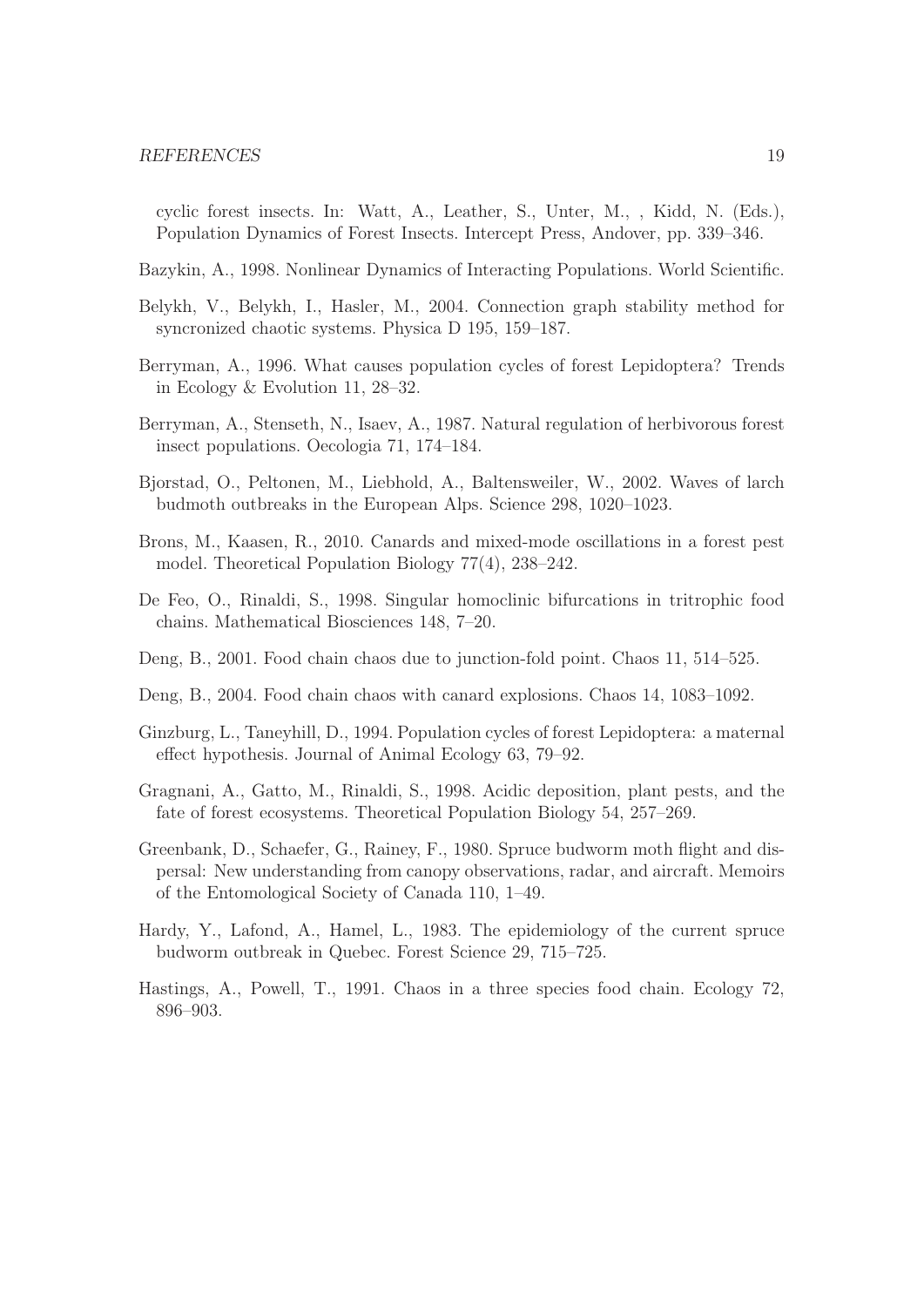- Hawkins, B., Holyoak, M., 1998. Transcontinental crashes of insect populations? The American Naturalist 152, 480–484.
- Johnson, D., Bjornstad, O., Liebhold, A., 2004. Landscape geometry and traveling waves in the larch budmoth. Ecology Letters 7, 967–974.
- Johnson, D., Liebhold, A., Bjornstad, O., McManus, M., 2005. Circumpolar variation in periodicity and synchrony among gypsy moth populations. Journal of Animal Ecology 74, 882–892.
- Jones, C., Ostfeld, R., Richard, M., Schauber, E., Wolff, J., 1998. Chain reactions linking acorns to gypsy moth outbreaks and Lyme disease risk. Science 279, 1023– 1026.
- Kuznetsov, Y., De Feo, O., Rinaldi, S., 2001. Belyakov homoclinic bifurcations in a tritrophic food chain model. SIAM Journal of Applied Mathematics 62, 462–487.
- Ledder, G., 2007. Forest defoliation scenarios. Mathematical Biosciences and Engineering 4, 1–14.
- Liebhold, A. Kamata, N., 2000. Are population cycles and spatial synchrony a universal characteristic of forest insect populations? Population Ecology 42, 205–209.
- Liebhold, A., Elkinton, J., Williams, D., Muzika, R., 2000. What causes outbreaks of the gypsy moth in North America? Population Ecology 42, 257–266.
- Ludwig, D., Jones, D., Holling, C., 1978. Qualitative analysis of insect outbreak systems: the spruce budworm and forest. Journal of Animal Ecology 47, 315–322.
- Mehidi, N., 2001. A prey-predator-superpredator system. Journal of Biological Systems 9(3), 187–199.
- Miller, C., 1966. The black-headed budworm in Eastern Canada. Canadian Entomologist 98, 592–613.
- Morris, R., 1959. Single factor analysis in population dynamics. Ecology 40, 580–588.
- Muratori, S., 1991. An application of the separation principle for detecting slow-fast limit-cycles in a 3-dimensional system. Applied Mathematics and Computation 43(1), 1–18.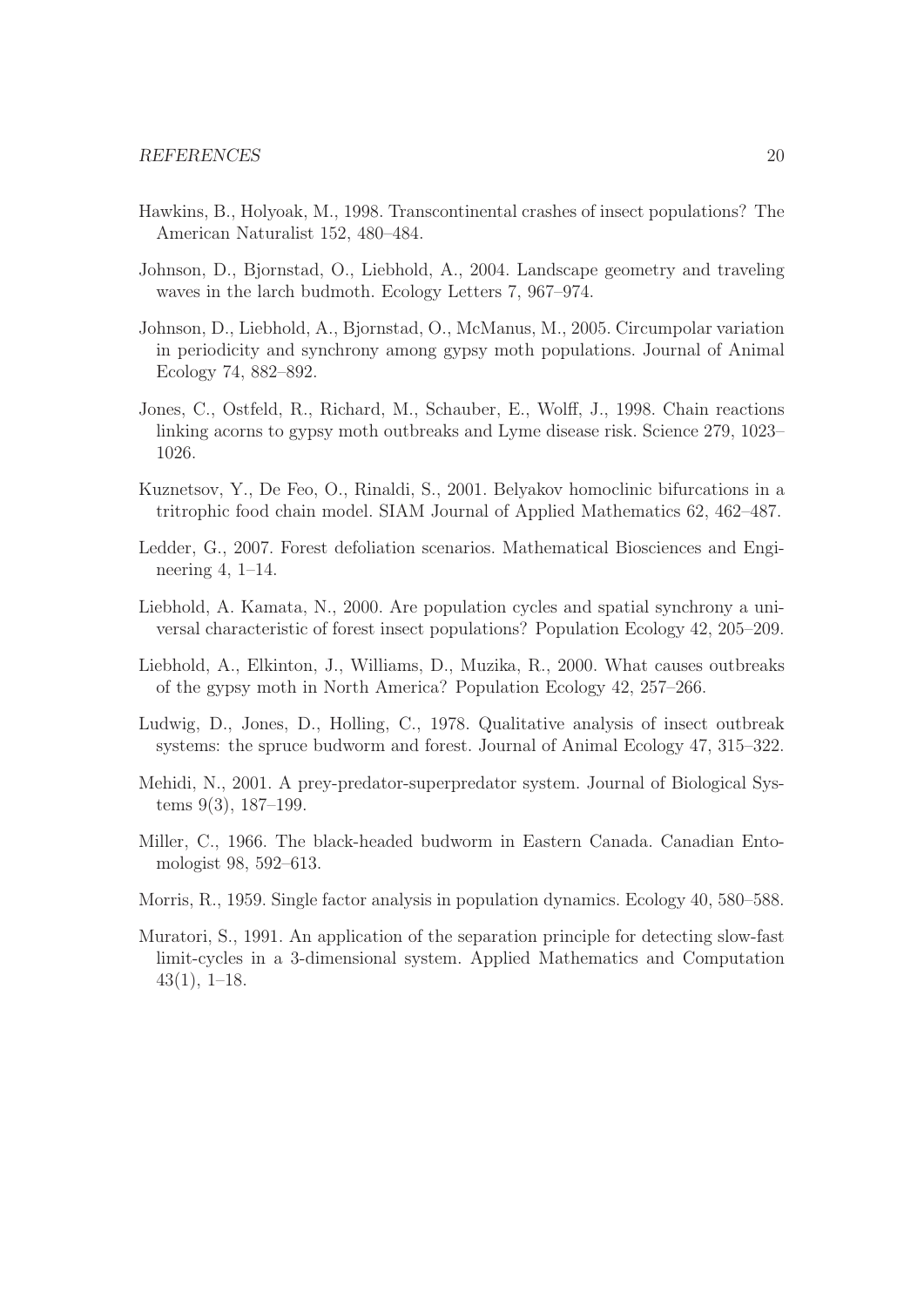- Muratori, S., Rinaldi, S., 1989. Catastrophic bifurcations in a second-order dynamical system with application to acid rain and forest collapse. Applied Mathematical Modelling 13, 674–681.
- Muratori, S., Rinaldi, S., 1992. Slow fast limit-cycles in predator prey models. Ecological Modelling 61(3-4), 287–308.
- Myers, J., 1988. Can a general hypothesis explain population cycles in forest Lepidoptera? Advances in Ecological Research 18, 179–242.
- Myers, J., 1990. Population cycles of western tent caterpillars: experimental introductions and synchrony of fluctuations. Ecology 71, 986–995.
- Myers, J., 1998. Synchrony in outbreaks of forest Lepidoptera: a possible example of the Moran effect. Ecology 79, 1111–1117.
- Okland, B., Bjornstad, O., 2003. Synchrony and geographical variation of the spruce bark beetle (Ips typographus) during a non-epidemic period. Population Ecology 45, 213–219.
- Peltonen, M., Liebhold, A., Bjornstad, O., Williams, D., 2002. Spatial synchrony in forest insect outbreaks: roles of regional stochasticity and dispersal. Ecology 83, 3120–3129.
- Raimondo, S., Turcani, M., Patoeka, J., Liebhold, A., 2004. Interspecific synchrony among foliage-feeding forest Lepidoptera species and the potential role of generalist predators as synchronizing agents. Oikos 107, 462–470.
- Rinaldi, S., Muratori, S., 1992. Limit cycles in slow-fast forest pest models. Theoretical Population Biology 41, 26–43.
- Rinaldi, S., Scheffer, M., 2000. Geometric analysis of ecological models with slow and fast processes. Ecosystems 3, 507–521.
- Selas, V., Hogstad, A., Kobro, S., Rafoss, T., 2004. Can sunspot activity and ultraviolet-B radiation explain cyclic outbreaks of forest moth pest species? Series B: Biological Sciences 271, 1897–1901.
- Strogatz, S., 1994. Nonlinear Dynamics and Chaos. Addison Wesley, Reading, MA.
- Tenow, O., Nilssen, A., Bylund, H., Hogstad, O., 2007. Waves and synchrony in Epirrita autumnata/Operophtera brumata outbreaks. I. Lagged synchrony: regionally, locally and among species. Journal of Animal Ecology 76, 258–268.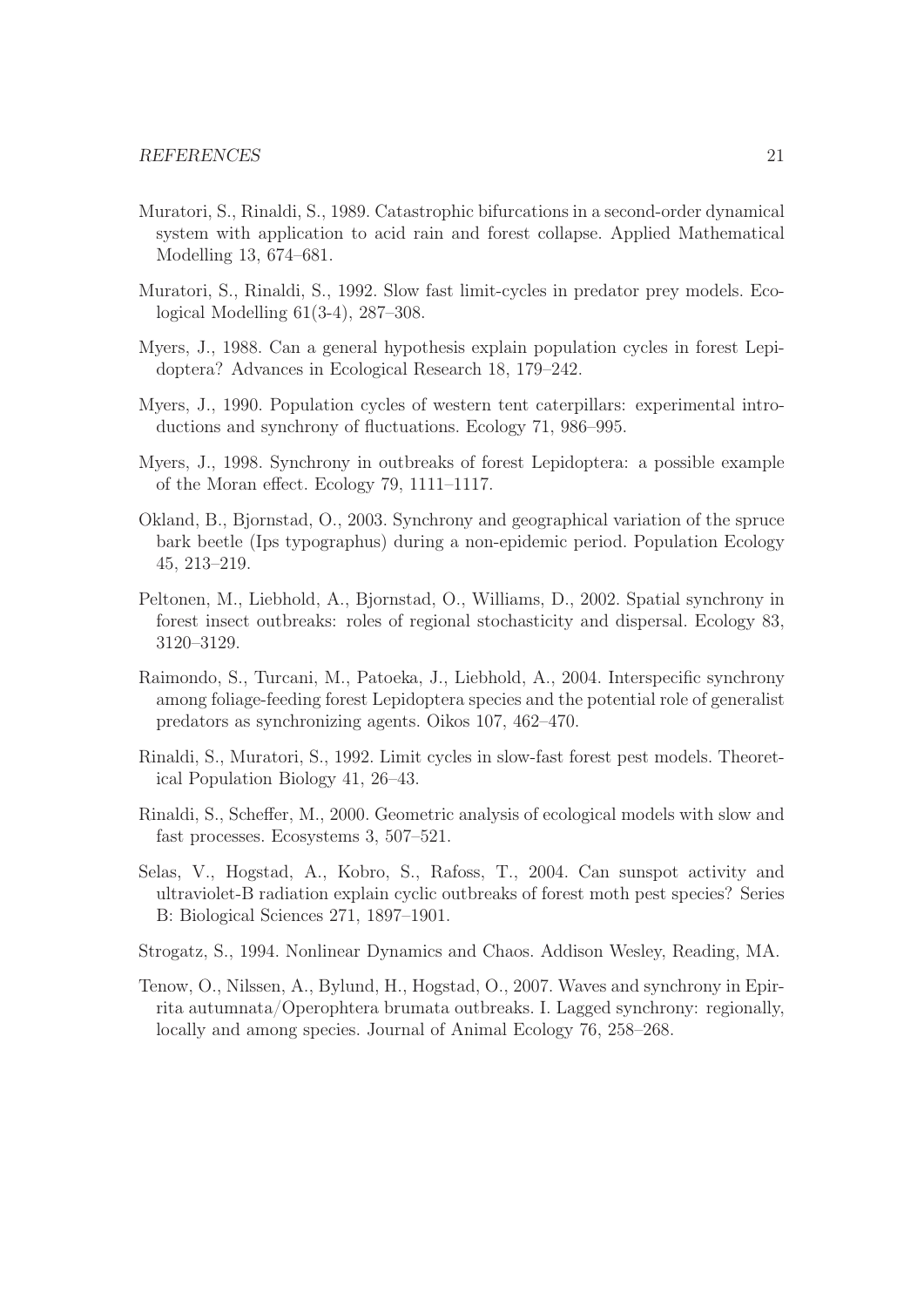- Turchin, P., 2003. Complex Population Dynamics: A Theoretical/Empirical Synthesis. Princeton University Press.
- Williams, D., Liebhold, A., 2000. Spatial synchrony of spruce budworm outbreaks in Eastern North America. Ecology 81, 2753–2766.

## Appendix A.

In this Appendix we derive the input-output function (8) reported in Fig. 3 by assuming that the insect growth is extremely high with respect to tree growth  $(i.e.,$  $\varepsilon$  is very small). First, write eqs. (3,4) in the form

$$
dt = \frac{dx}{xf(x,y)}
$$
(A.1)

$$
\varepsilon \frac{dy}{y} = g(x, y)dt. \tag{A.2}
$$

Then integrate along the trajectory (see Fig. 3a from point  $(x_{in}, \varepsilon)$  to point  $(x_{out}, \varepsilon)$ , and finally let  $\varepsilon \to 0$ , by substituting y with 0, thus obtaining

$$
\int_{x_{in}}^{x_{out}} \frac{g(x,0)}{xf(x,0)} dx = 0
$$
\n(A.3)

In general, eq. (A.3) cannot be solved analytically with respect to  $x_{out}$  so that the input-output function (8) cannot be derived in closed form. Equation (A.3) must therefore be solved numerically if one wants to derive the input-output function  $\psi$ . A typical graph of the function  $\psi$  is reported in Fig. 3b. Once  $x_{in}$  and  $x_{out}$  are known, the time  $T_{i/o}$  separating the introduction of insects from their outbreak can be computed by integrating eq. (A.1) from  $x_{in}$  to  $x_{out}$  with  $y = 0$ , *i.e.*,

$$
T_{i/o} = \int_{x_{in}}^{x_{out}} \frac{1}{xf(x,0)} dx
$$
\n(A.4)

Although eqs.(A.3,A.4) are very useful because they completely specify the consequences of insect introductions it is worth to remember that they are only approximate relationships since they virtually hold only for  $\varepsilon$  very small.